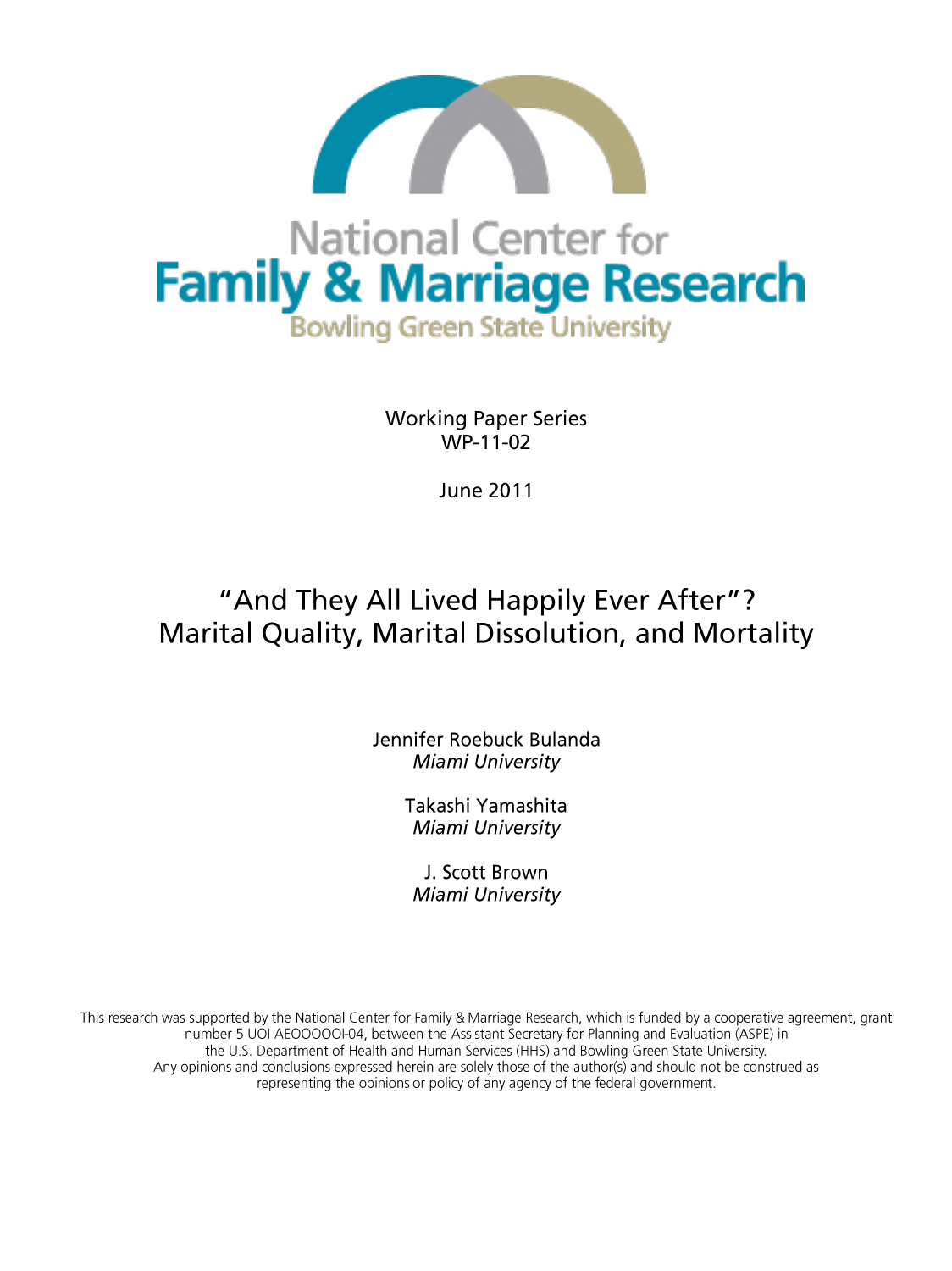### "AND THEY ALL LIVED HAPPILY EVER AFTER"? MARITAL QUALITY, MARITAL DISSOLUTION,

#### AND MORTALITY\*

Jennifer Roebuck Bulanda

Takashi Yamashita

J. Scott Brown

#### Department of Sociology and Gerontology Miami University

NUMBER OF TABLES: 4

WORD COUNT: 10,251

RUNNING HEAD: Marital Quality, Marital Dissolution, and Mortality

\* An earlier version of this paper was presented at the annual meeting of the Gerontological Society of America, New Orleans, LA (November 2010). This study uses data from the Health and Retirement Study (1992-2008 data files), a public use dataset produced and distributed by the University of Michigan with funding from the National Institute on Aging (grant number NIA U01AG009740). Address correspondence to Jennifer Roebuck Bulanda, Department of Sociology and Gerontology, 375 Upham Hall, Miami University, Oxford, Ohio 45056; (513) 529-5642 (phone); (513) 529-8525 (fax); bulandjr@muohio.edu.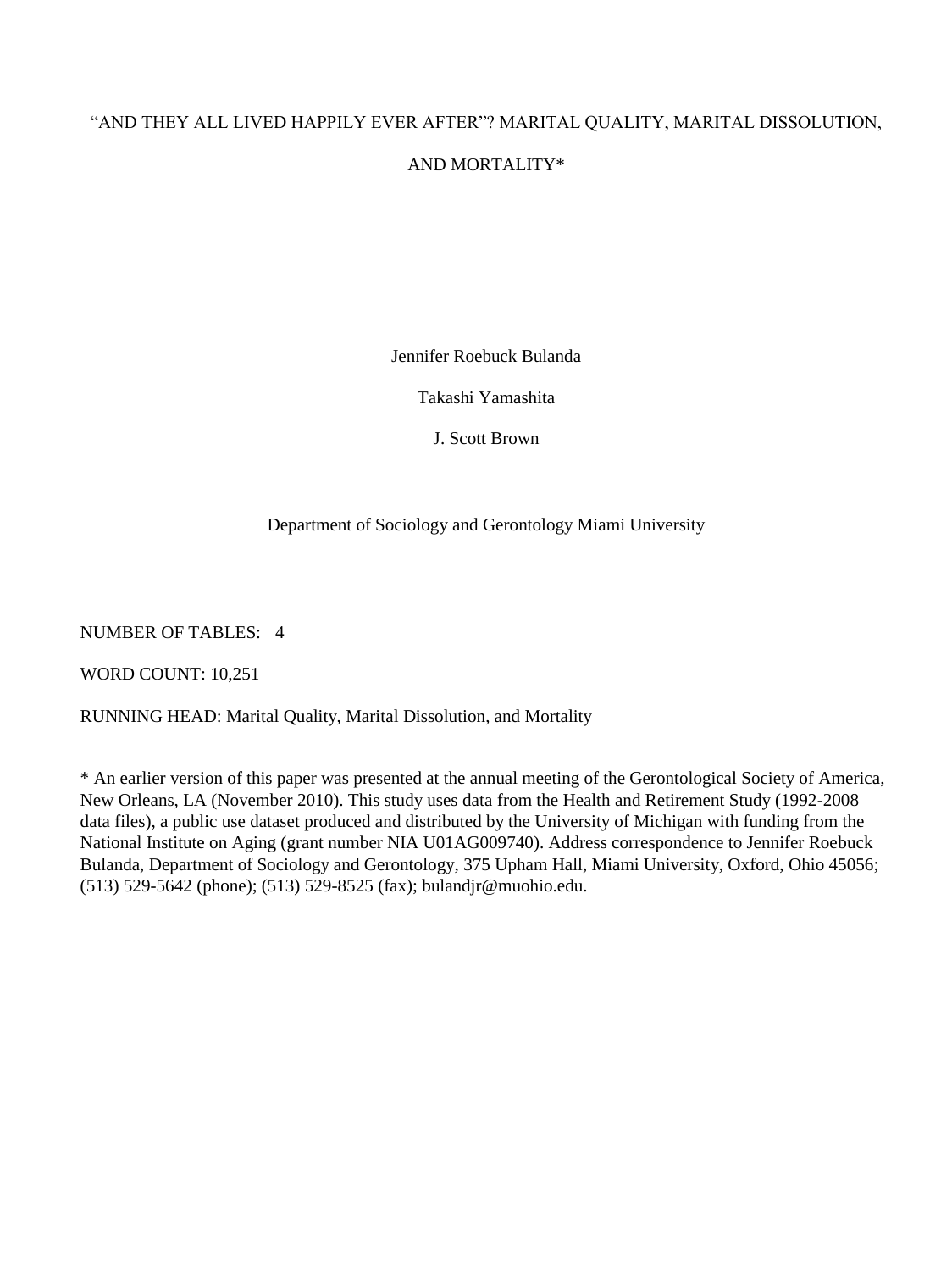#### "AND THEY ALL LIVED HAPPILY EVER AFTER"? MARITAL QUALITY, MARITAL

DISSOLUTION, AND MORTALITY ABSTRACT We examine the relationships between marital quality, marital dissolution, and mortality outcomes among older adults over a sixteen-year period using discrete time event history models with data from nine waves (1992-2008) of the Health and Retirement Study (n=7,388). Results show that quality of marital interaction is negatively related to mortality for women and perceiving low power in the relationship is positively related to mortality for men. The influence of marital quality on mortality is mediated by health and, for men, by health behaviors. Being widowed more than two years significantly raises the hazard of mortality, as does being divorced more than two years for men. For women, the higher mortality hazard following widowhood is due to declines in socioeconomic status; however, the increased risk of mortality for men remains significant even after controlling for sociodemographic factors, economics, health, and health behavior.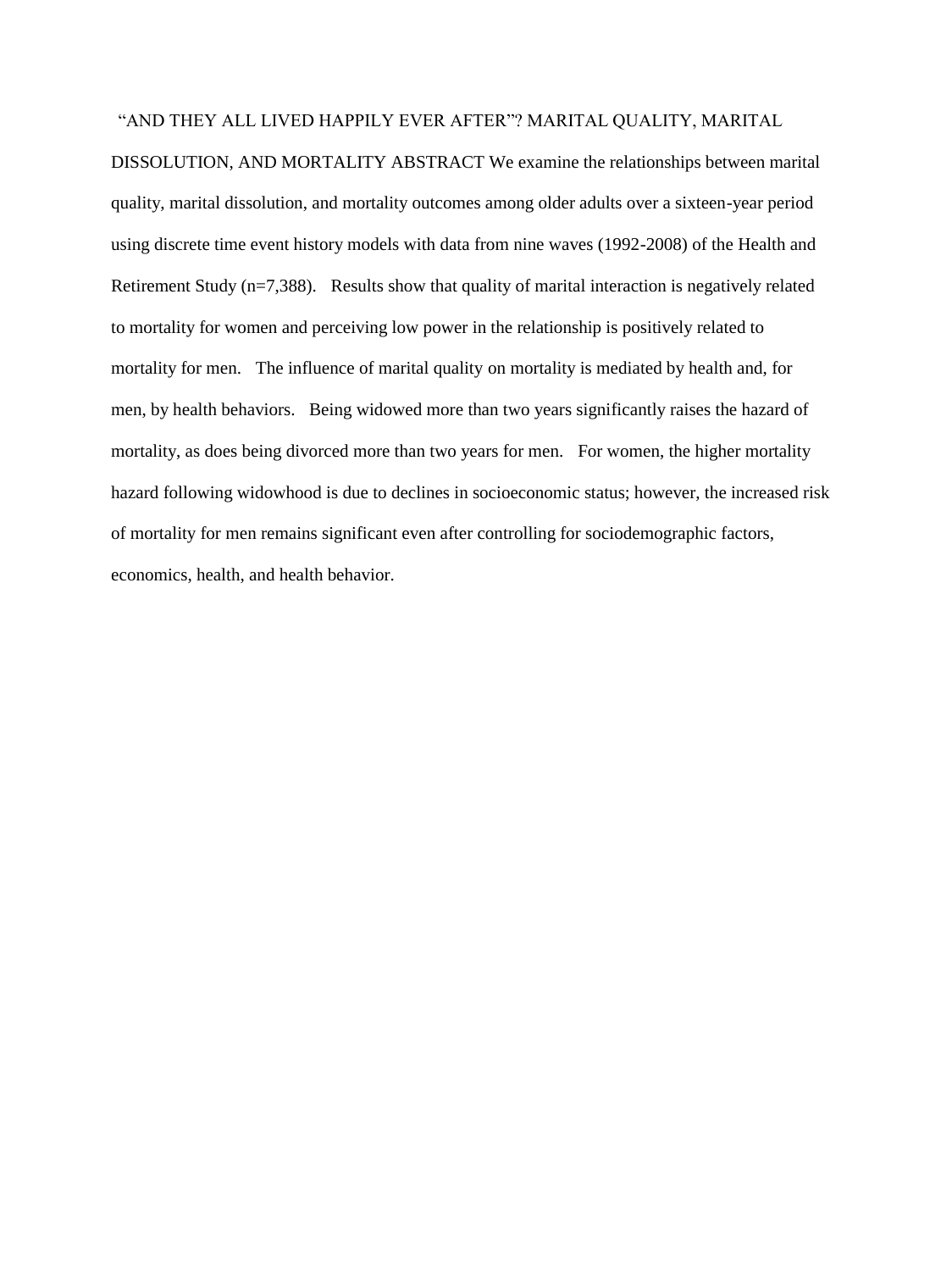#### "AND THEY ALL LIVED HAPPILY EVER AFTER"?

#### MARITAL QUALITY, MARITAL DISSOLUTION, AND MORTALITY

Married individuals have lower mortality rates than do the unmarried, a finding which is robust across diverse samples from a number of different countries (e.g., Brockman and Klein 2004; Dupre, Beck, and Meadows 2009; Johnson et al. 2000; Manzoli et al. 2007; Nilsson et al. 2005). It is less clear if all married adults benefit equally from marriage, given that the vast majority of existing studies compare the married with other unmarried groups. Despite calls for more research attention to the influence of marital dynamics on longevity (Krueger 2009; Manzoli et al. 2007), very few studies have examined variations in mortality outcomes *among*  those who are married, and those that do generally use small or non-representative samples (Coyne et al. 2001; Murberg 2004; Rohrbaugh, Shoham, and Coyne 2006). Although these studies suggest a relationship between marital quality and mortality, they also suggest the effect may differ for men and women and that only certain dimensions of marital dynamics may influence longevity (e.g., Birditt and Antonucci 2008; Tower et al., 2002).

Using a nationally representative sample ( $n = 7,388$ ) from nine waves (1992 – 2008) of the Health and Retirement Study (HRS), this study has three main aims: (1) to assess whether marital quality influences subsequent mortality risk for a group of older individuals, explicitly exploring whether this relationship may be different for men and women; (2) to examine whether the consequences of marital dissolution for mortality may depend on the quality of the relationship (that is, for those in unhappy relationships, might the end of the marriage have little effect on mortality risk or even reduce it?), and (3) to investigate potential mechanisms whereby marital quality and marital dissolution might influence mortality using time-varying measures of socioeconomic status, physical health, and health behaviors.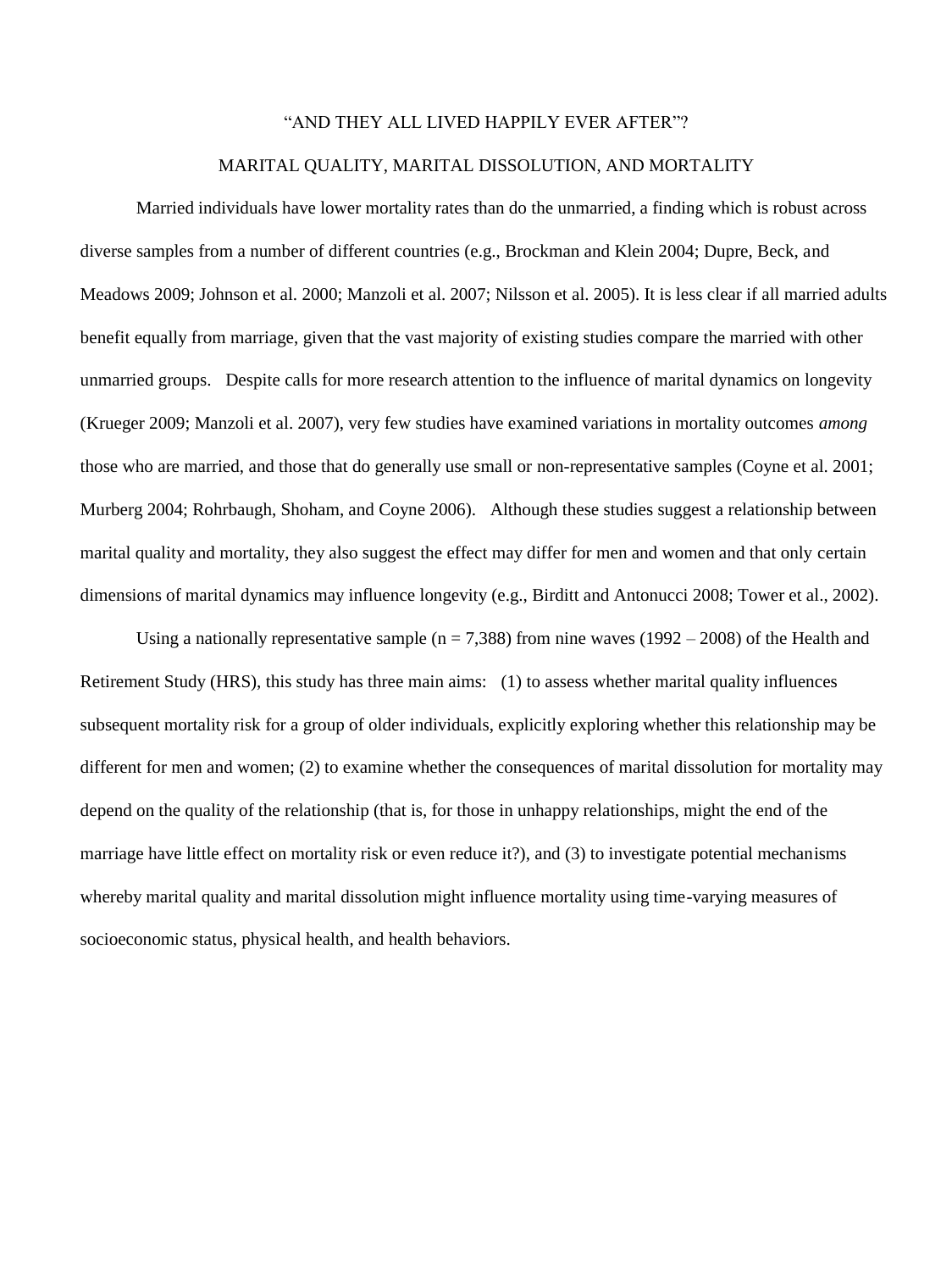#### BACKGROUND

#### *(How) Is Marital Quality related to Mortality among Older Men and Women?*

Although hundreds of studies find that married individuals have a longevity advantage over the unmarried, only a handful have investigated marital dynamics (Birditt and Antonucci 2008; Brown et al. 2003; Coyne et al. 2001; Eaker et al. 2007; Hibbard and Pope 1993; Murberg 2004; Murberg and Bru 2001; Rohrbaugh et al. 2006; Tower, Kasl, and Darefsky 2002). Some find that marital quality is negatively related to mortality risk (Brown et al. 2003; Coyne et al. 2001; Hibbard and Pope 1993; Rohrbaugh et al. 2006; Tower et al. 2002), although variations in measurement of marital quality between studies – as well as variations in samples – yield some contradictory results. Among patients diagnosed with heart failure, marital quality is strongly related to mortality even after controlling for severity of heart condition and other indicators of health (Coyne et al. 2001; Rohrbaugh et al. 2006). Perceiving consistently low levels of listening by one"s spouse and experiencing an increase in criticism from a spouse raises mortality risk (Birditt and Antonucci 2008), whereas providing emotional support to one"s spouse lowers one"s mortality risk (Brown et al. 2003).

However, the relationship between marital quality and mortality may be different for men and women. Bernard (1972) suggests such pervasive gender differences in the marital experience that there are actually two marriages: "his marriage" and "her marriage." While married men experience greater marital satisfaction, improved mental health, lower mortality rates, and more power in the relationship, married women experience declines in mental health and happiness and losses in autonomy and power (Bernard 1972; Eaker et al. 2007; Komter 1989; Umberson et al. 2005; Zipp, Prohaska, and Bemiller 2004). The greater health benefits of marriage evidenced by men may stem from the increased social integration, improved health behaviors, and greater emotional support men receive vis-à-vis their wives; women, on the other hand, tend to maintain their own social ties, familial relationships, and health behaviors even when not married (Bernard 1972; Lilliard and Waite 1995). Rather than marriage improving women's social integration and health behavior, it may translate into increased stress as women assume a disproportionate share of household labor and childcare and attempt to balance paid work and family life (Bernard 1972; Hochschild 1989).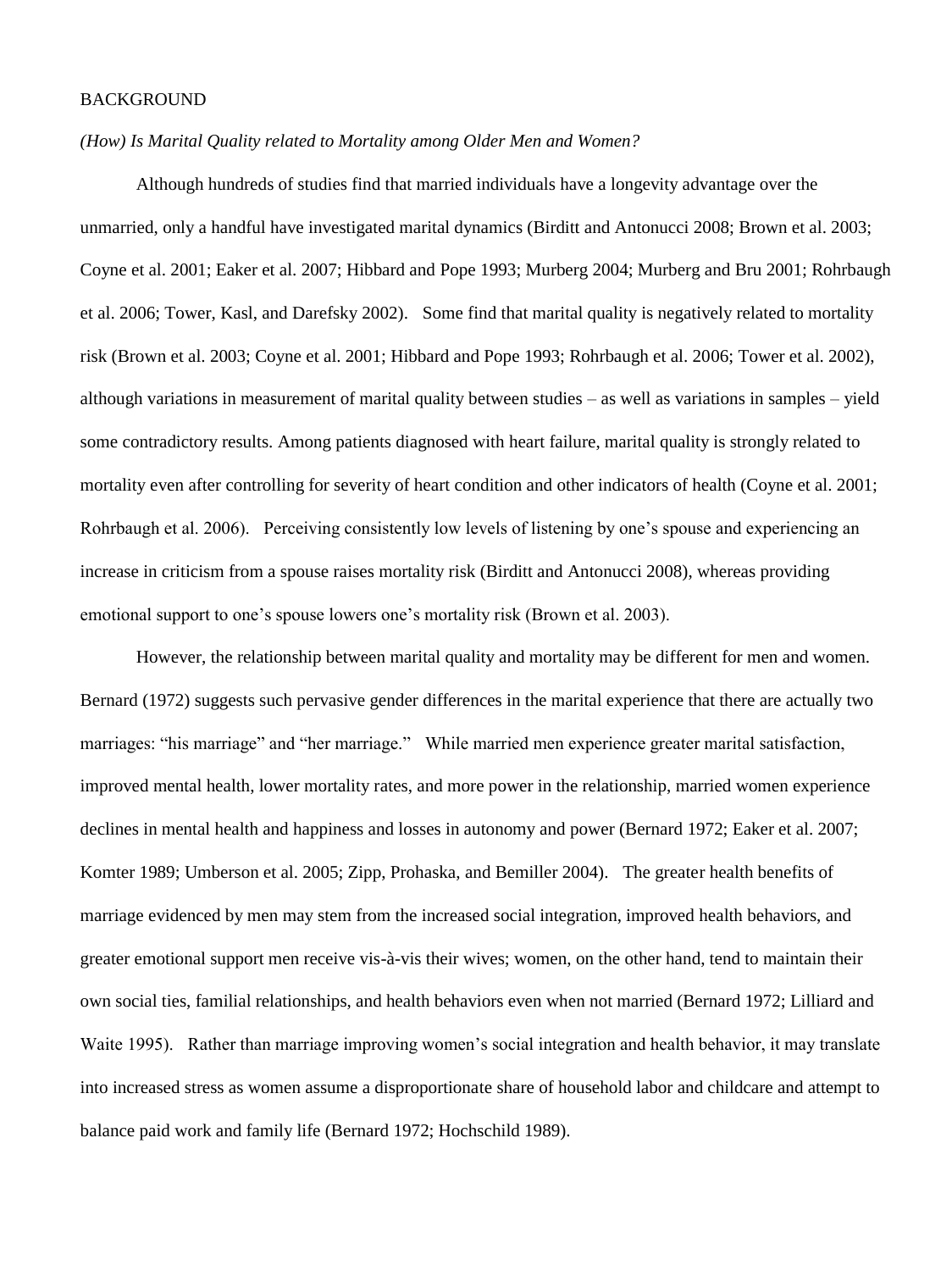In fact, the small body of existing literature on marital quality and mortality shows some gender differences in the relationship. Tower et al. (2002) find marital closeness is more closely linked to mortality for men, though two other studies find that marital satisfaction, companionship, disagreements, and equality in decision-making are not significantly related to men"s mortality risk (Eaker et al. 2007; Hibbard and Pope 1993). Instead, some studies suggest marital quality may have a stronger relationship with mortality for women. Keeping conflict to oneself increases women"s mortality risk four-fold (Eaker et al. 2007), and marital companionship and equality in decision-making are negatively related to mortality for women but not for men (Hibbard and Pope 1993). Although marital quality is related to four-year mortality for both men and women previously diagnosed with heart failure, the relationship is stronger for women; and, when examining eight-year mortality, there is a significant effect of marital quality on mortality only among women (Coyne et al. 2001; Rohrbaugh et al. 2006).

Although some dimensions of marital quality appear to affect mortality, other dimensions do not. The global, subjective marital satisfaction measure most often used by researchers seems to perform particularly poorly; several studies find no significant relationship between marital satisfaction and mortality (Brown et al. 2003; Eaker et al. 2007; Hibbard and Pope 1993). Further, studies show no significant effects of receiving support from a spouse (Brown et al.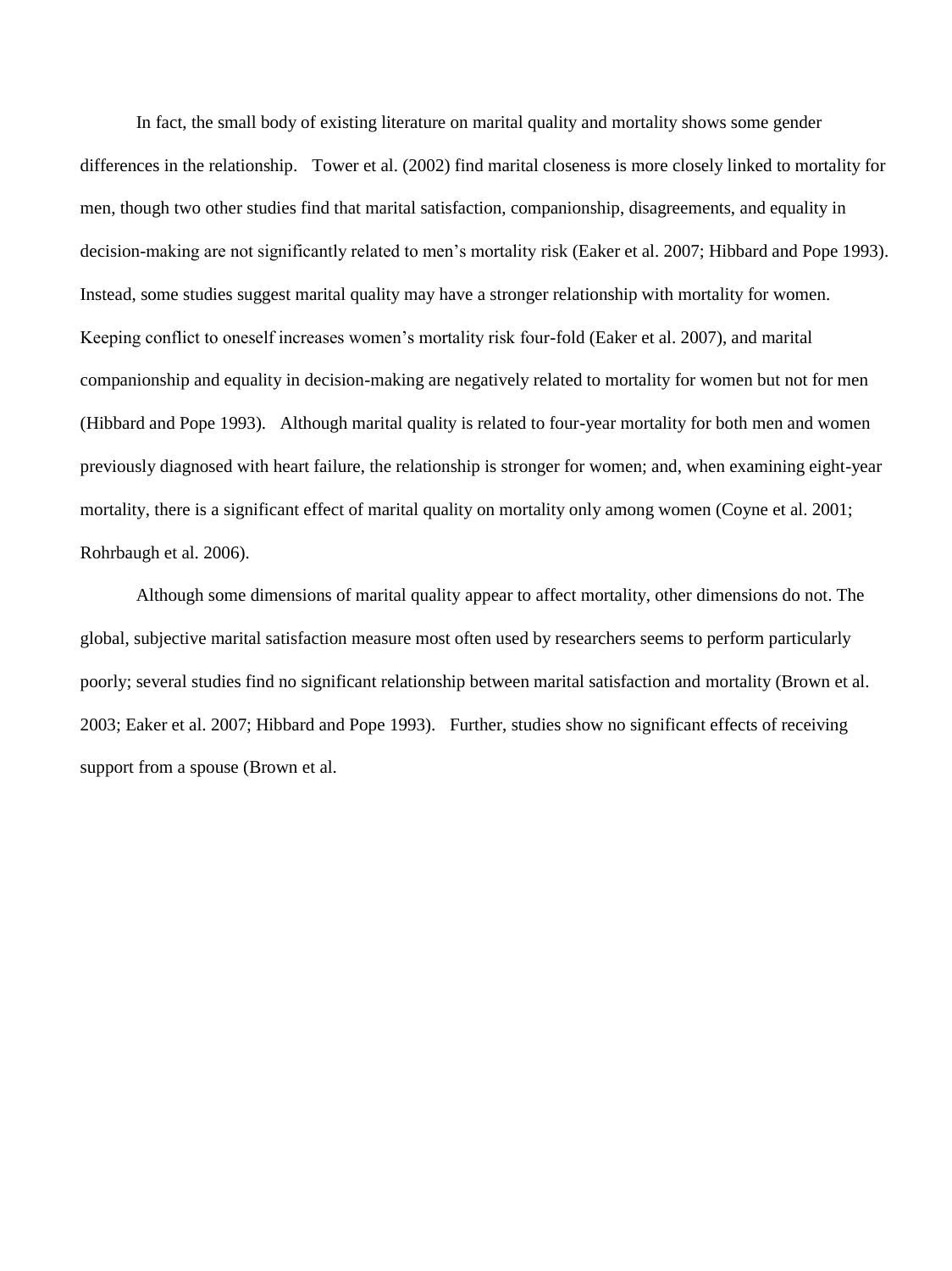2003; Murberg 2004; Murberg and Bru 2001), disagreements (Eaker et al. 2007), dependence on spouse (Brown et al. 2003), or equity in the relationship (Brown et al. 2003; but see Hibbard and Pope 1993).

Part of the reason for such disparate findings may be due to the small, non-representative samples used in many of these studies. Two use a sample of 119 respondents diagnosed with congestive heart failure (Murberg 2004; Murberg and Bru 2001), and two others include 189 couples in which one spouse has been diagnosed with heart failure (Coyne et al. 2001; Rohrbaugh et al. 2006). Hibbard and Pope (1993) use a sample of individuals in Oregon and Washington who were subscribers to a Kaiser Permanente health plan, with baseline interviews in 1970-1971. Even studies using representative samples, such as the Yale Health and Aging Project (YHAP) and the Changing Lives of Older Couples (CLOC), typically have modest sample sizes (305 and 423 couples, respectively), and the relatively small number of subsequent deaths may limit statistical power to detect gender differences and to examine interactions between marital quality and marital dissolution (Brown et al. 2003; Tower et al. 2002). And while two other studies use larger, representative samples (1,466 and 2,993 married individuals, respectively), they also do not examine how marital quality may play a role in the effects of union dissolution on mortality, nor do they test the potential mediating effects of health behaviors (Birditt and Antonucci, 2008; Eaker et al. 2007).

In this study, we build on these previous studies by utilizing prospective, nationally representative data from the Health and Retirement Study (n=7,388) with a much larger sample size, a focus specifically on gender differences among older men and women, a prospective investigation of both marital quality and marital dissolution, and the ability to examine three measures of marital quality: marital satisfaction, quality of marital interaction, and power.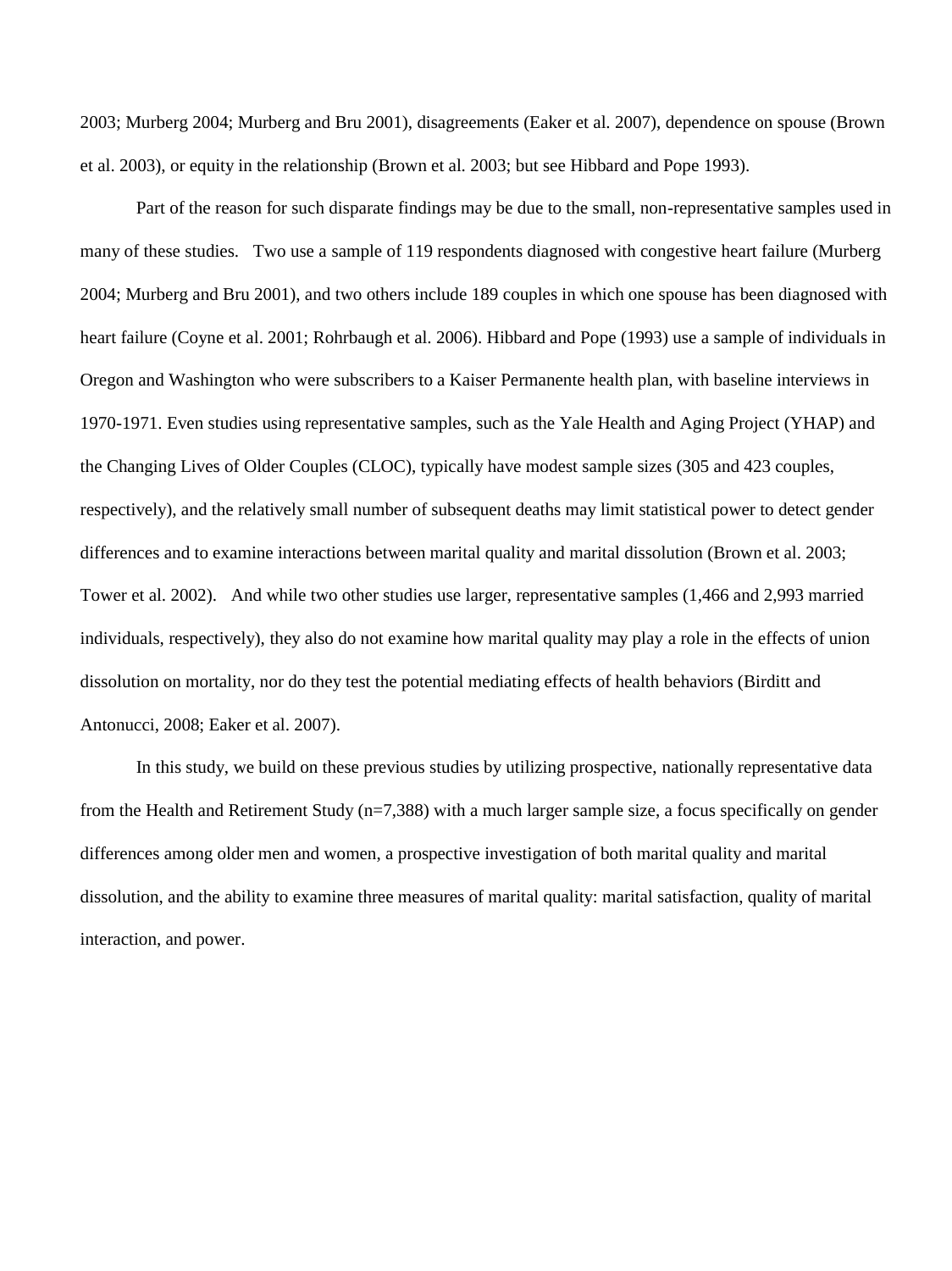Respondents are re-interviewed every two years, allowing for an examination of time-varying mediating factors such as socioeconomic status and health. This enables us to examine pathways through which marital quality may influence mortality; unlike the majority of existing studies, which examine these factors only at baseline, HRS respondents are re-interviewed eight times after their initial baseline interview. In addition, for those who divorce or become widowed over the course of the study, we are able to examine how marital quality prior to marital dissolution may affect mortality risk.

#### *Theoretical Perspective*

The stress and coping perspective suggests that stress – and particularly chronic, long-term stress – has negative implications for health (Lazarus 2000). Yet the relationship between stress and health is not monolithic; coping resources and social support can moderate the relationship, buffering the negative effects of stress on health. While studies of adolescence and young adulthood show that such protective support usually comes from a close relative, as the life course unfolds the primary source of social support transitions to peers and ultimately to a significant other, most often a marital partner (see Meadows et al. 2006). Regardless of the source of social support, evidence has shown that such relationships buffer the negative consequences of stress (Umberson and Montez 2010), with particularly strong evidence showing a reduction in the risk of stress-induced mental health problems (e.g., Brown et al. 2007; Meadows et al. 2006; George and Lynch 2003).

"Marriage benefits" in terms of health and longevity may be attributable to a spouse acting as a readily available, long-term, and intimate form of social support. This support may protect individuals from stress they experience in their lives by buffering the negative effects of stress. However, not all individuals" marital relationships are characterized by intensive support.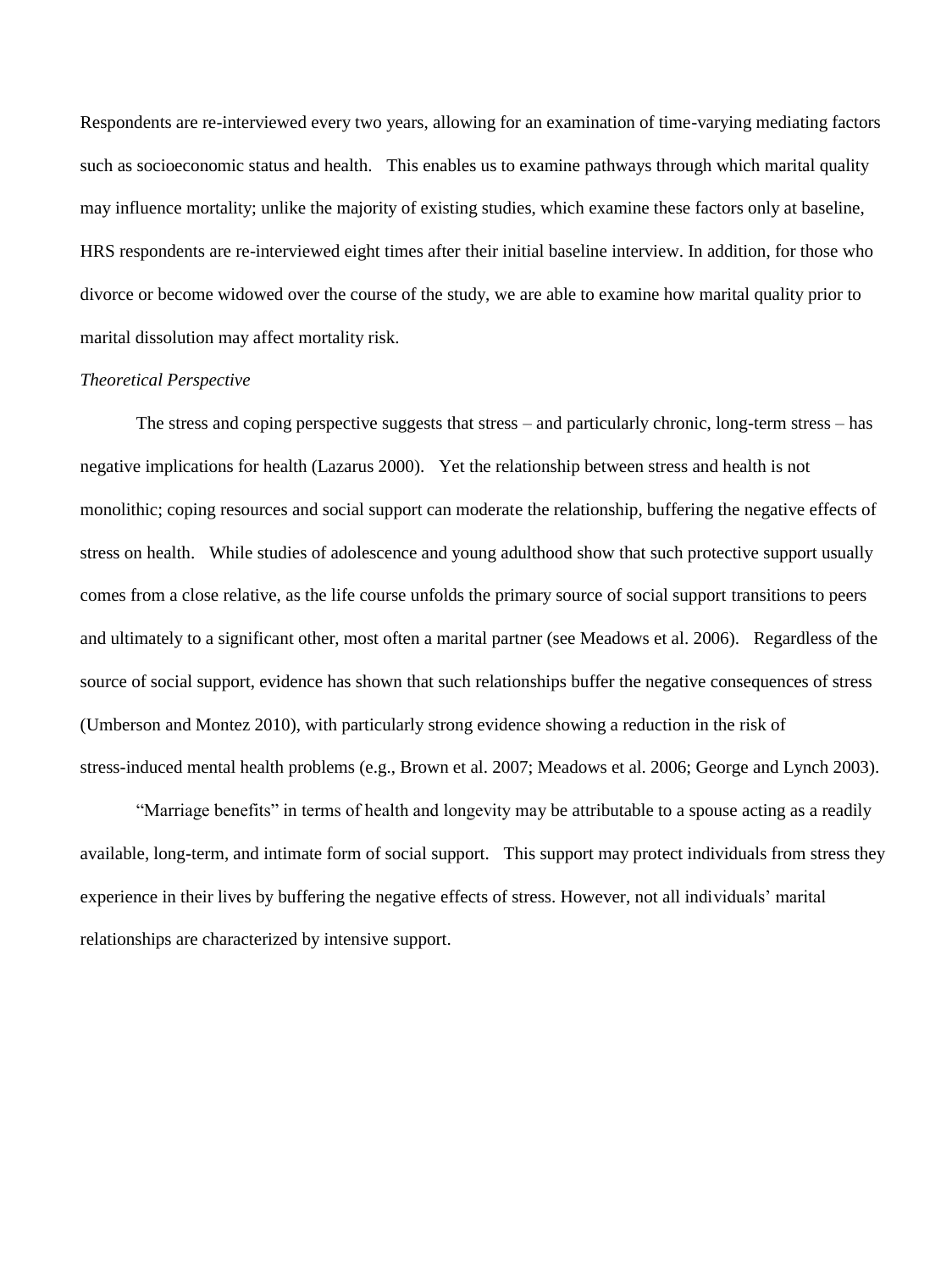In an unhappy marriage, a spouse may not be acting as a form of social support, representing the absence of a pathway through which marriage may confer benefits. Additionally, an unhappy marriage may also act as a source of chronic stress, to the detriment of health. Thus, when comparing high- and low-quality marriages, those in low quality marriages may have a mortality disadvantage for two important reasons: the absence of an important form of social support and the presence of a significant form of chronic strain.

There is some evidence that the association between marital quality and health is stronger for older adults than for those who are younger (Umberson et al. 2006), suggesting that marital quality may be particularly important to health in later life. This may be due in part to age itself; health tends to become more fragile with age, perhaps making an individual more vulnerable to the consequences of a stressful marriage. In addition, as the effects of marital stress accumulate on health and health behavior over the life course, the most pronounced variations may be evident in later life (Umberson, Crosnoe, & Reczek 2010; Umberson & Montez 2010). However, it may also be that for older cohorts, marriage was considered more normative, with greater social sanctions for ending a marriage via divorce. The consequences of an unhappy marriage may be particularly detrimental for this group, be it through inability to attain the normative ideal of a happy marriage or feeling unable to leave the marriage. Additionally, gender differences in the effects of stress and the mediating effect of support have been noted (e.g., Meadows et al. 2006; Umberson and Montez 2010), with women being more susceptible to effects of relationship stressors (Hankin and Abramson 2001; Heaton and Blake 1999; Joyner and Udry 2000; Marcotte et al. 1999; Simmons et al. 1987). This may especially be the case for older women, as women in older cohorts were considered the caretakers of the "home and hearth," therefore perhaps internalizing more

responsibility for unsatisfactory marital relationships.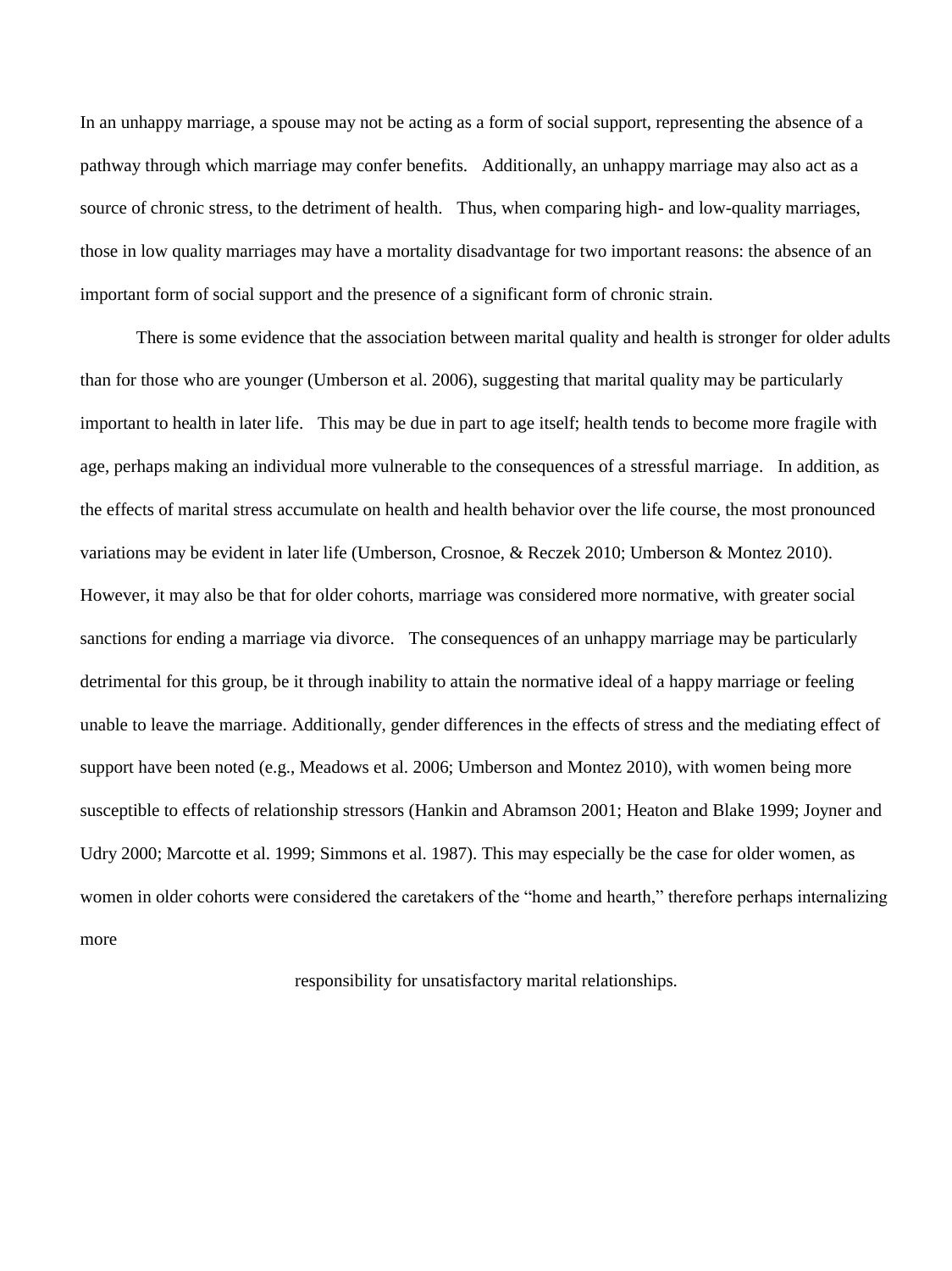#### *Does the Effect of Marital Dissolution on Mortality Depend on Marital Quality?*

A number of studies find that individuals who are divorced or widowed have a heightened mortality risk when compared to the married (e.g., Hemström 1996; Manzoli et al. 2007; Tucker et al., 1996). This is consistent with the stress and coping perspective; marital dissolution (whether through divorce or widowhood) may represent a major source of stress as well as the loss of an important source of social support. However, for those in low-quality marriages, marital dissolution may signify something different: namely, the end of a chronic source of stress. Additionally, in an unhappy marriage one's spouse may not have been acting as a source of emotional support, meaning that social support may not be lost over the transition to divorce or widowhood.

Some existing research suggests that the negative consequences of widowhood for older adults' psychological well-being are moderated by marital quality (Carr 2000), but it is not clear whether a similar effect is evident for longevity. To our knowledge, none of the existing studies of marital quality and mortality have used prospective, longitudinal data to test whether the effects of marital dissolution on mortality might depend on marital quality. Divorce that takes place during the later life course is non-normative, particularly for older cohorts, which may make it particularly stressful. This may especially be the case for older women, given that it is less typical for women of these cohorts to have held life-long careers, have non-interrupted work histories, or have had control of the family"s finances, all of which could make divorce more economically stressful. It is possible that the end of a high-quality marriage is associated with a higher risk of mortality, whereas the dissolution of a low-quality marriage is associated with a lower risk of mortality or unassociated with mortality risk at all. Yet while ending an unhappy marriage via divorce may not represent the loss of a supportive partner, it may mean the loss of other forms of support such as financial resources, place of residence, or access to health care, losses that are often greater for women than for men (e.g., Amato 2000).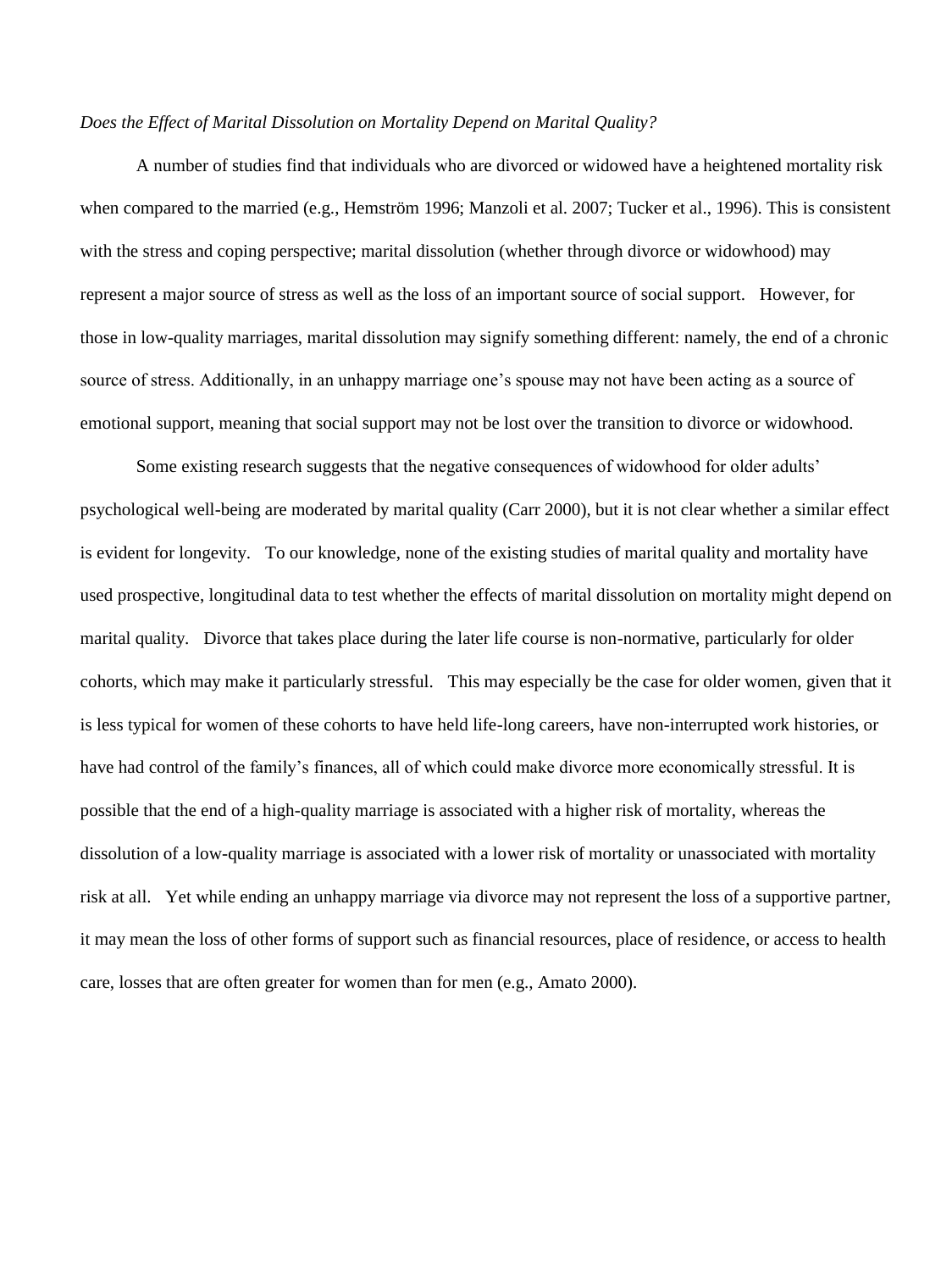#### *Mechanisms through which Marital Quality may affect Mortality*

Umberson and Montez (2010) outline three sets of mechanisms through which relationships may affect health: psychosocial, physiological, and behavioral. Psychosocial pathways include the increased social support, discussed earlier, that may characterize marriages marked by high self-rated quality. The second, physiological mechanisms, suggest that marital quality may impact mortality is through changes in an individual"s physical health. Biosocial research increasingly confirms that negative emotions and conflict with a marital partner affect health directly via alterations in the immune, endocrine, cardiovascular, and central nervous systems (see Kiecolt-Glaser et al. 2002 for an extensive review). The multiple biological pathways linking emotions and health suggest that the impact of marital quality on health may be pervasive across a number of health conditions, in turn contributing to higher mortality (Kiecolt-Glaser et al. 2002). Indeed, numerous studies find that marital quality is associated with health, with those in unhappy marriages not reaping the same benefits as the happily married (Bookwala 2005; Wickrama et al. 1997; Ren 1997).

The third pathway through which marital quality may influence mortality – less directly than marital stress causing physiological changes that lead to poorer health – is through health behaviors. A spouse may encourage positive behaviors such as regular doctor visits and maintaining a healthy weight, and discourage risky behaviors such as smoking or excessive drinking (Umberson et al. 2010; Waite and Gallager 2000). However, as Krueger (2009) points out in a recent review of marital status and mortality, research has not adequately assessed the degree to or circumstances in which spouses do or do not support healthy behaviors. Consistent with Preston and Taubman"s (1994) contention that health behaviors may depend on one"s projected levels of satisfaction in life, the extent to which marriage encourages healthy behaviors may depend on the quality of the relationship. Based on these studies, we examine the potential mediating role of multiple measures of health and health behaviors in our analyses.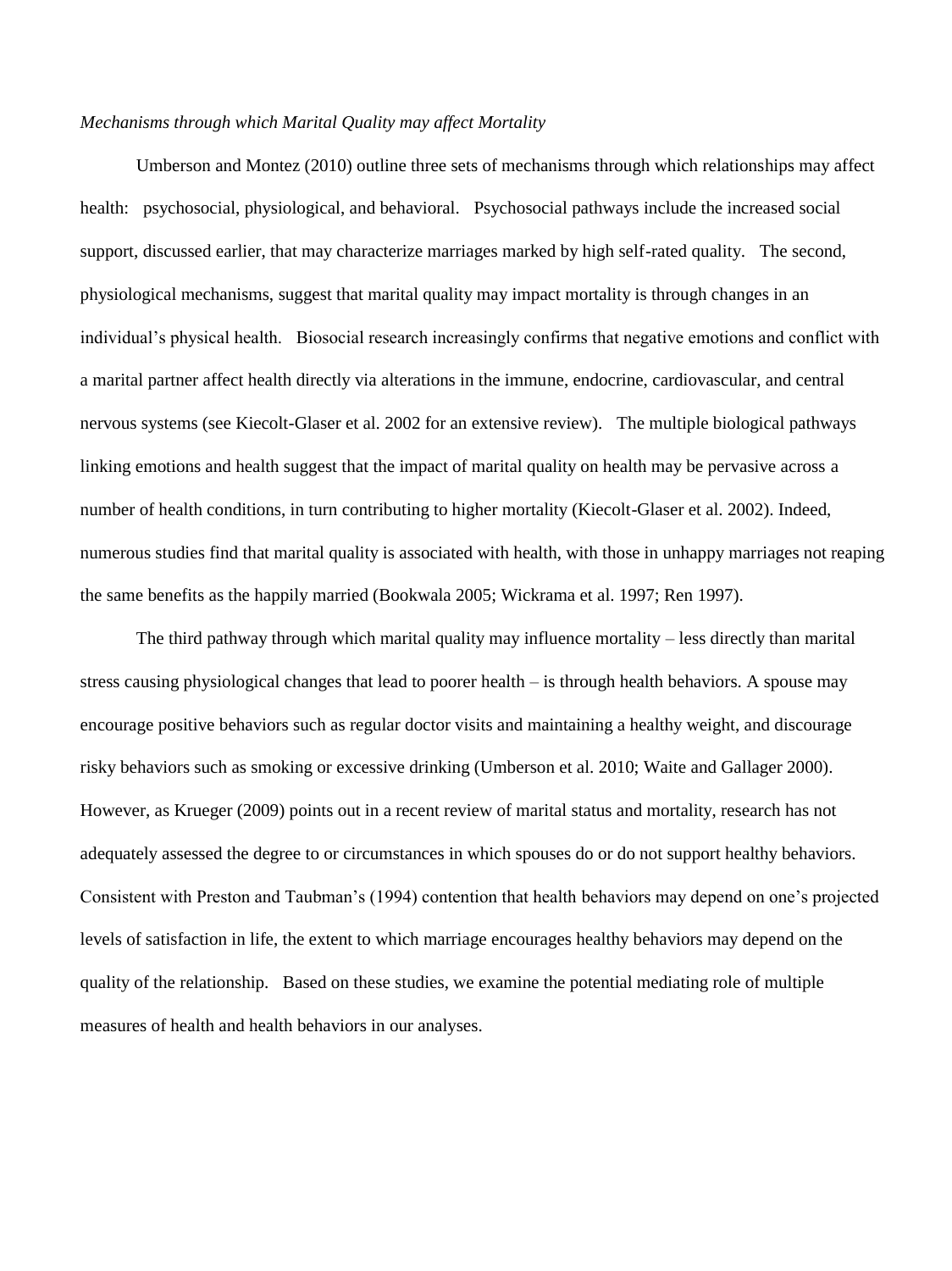#### *Other Factors Related to Marital Quality and Mortality*

Several other factors are important to account for when examining the relationship between marital quality and mortality. Tower et al. (2002) find a very strong moderating effect of having children on the relationship between marital closeness and mortality (but see Hibbard and Pope 1993). Economic strain may also be a chronic form of stress affecting health, as socioeconomic status is negatively related to health and longevity (Smith and Waitzman 1994). In addition, sociodemographic factors may also play a role. African Americans have higher mortality rates than do Whites (Johnson et al. 2000), and age is positively related to mortality risk (Tower et al. 2002). Marital history appears to moderate the relationship between marital status and mortality outcomes. Marital duration is especially important, with mortality advantages accruing over the length of a marriage (Dupre et al. 2009). Further, as compared to first marriages, remarriages may not confer the same mortality advantages, particularly when the remarriage follows a previous divorce (Hemström 1996). This is consistent with studies showing a long-term effect of marital dissolution whereby remarried individuals have poorer health than those in first marriages (Hughes and Waite 2009), a disparity which may increase over time for women (LaPierre 2009). METHOD

*Data*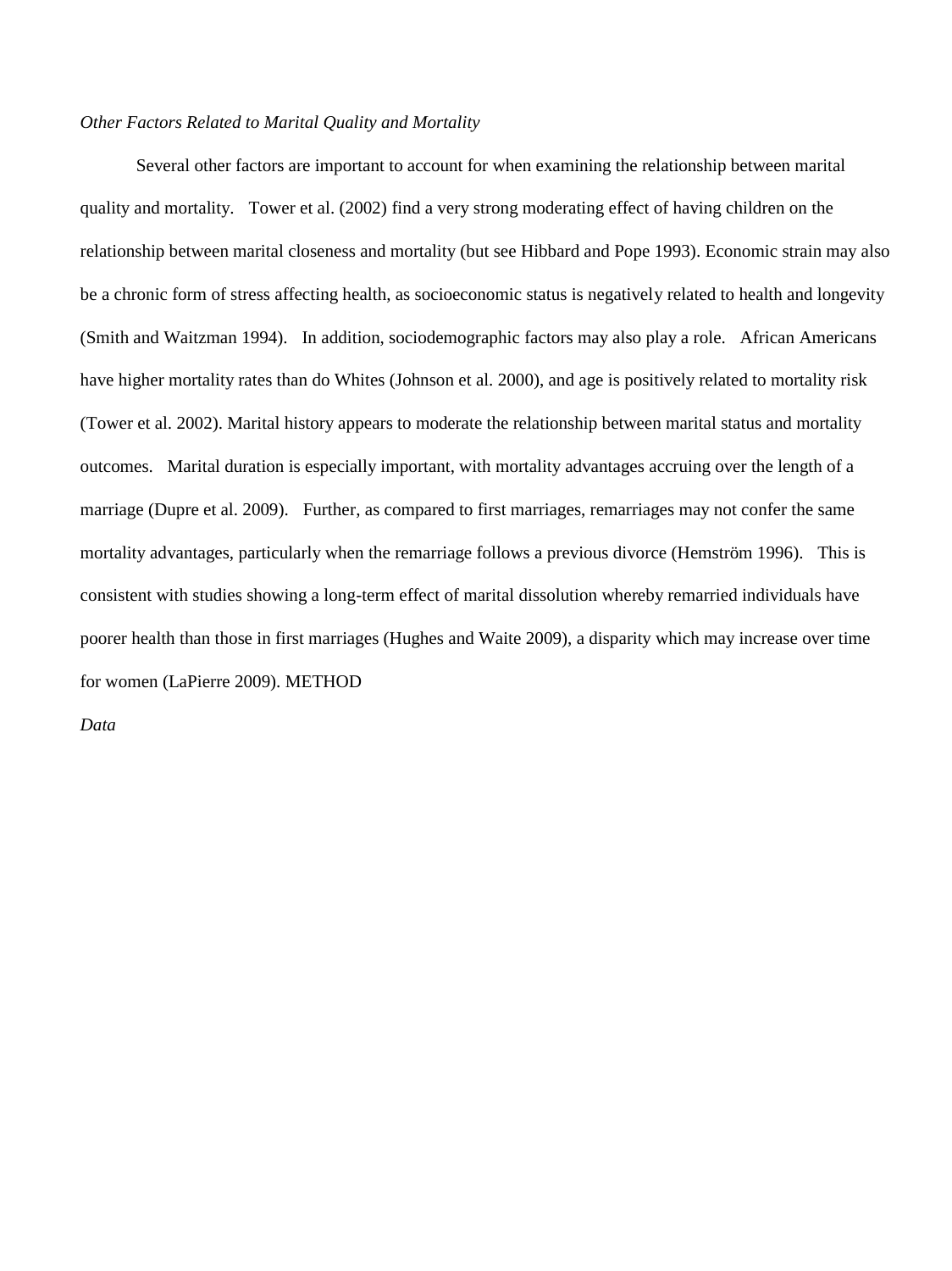We use data from nine waves (1992-2008) of the Health and Retirement Study (HRS). The HRS is sponsored by the National Institute on Aging and is conducted by the University of Michigan. This nationally-representative, longitudinal study of adults over the age of 50 includes oversamples of Blacks and Latinos and re-interviews respondents every two years. The first wave of data collection in 1992 includes interviews with 12,521 respondents. We exclude those who are not married (n=2,750), those under age 50  $(n=1,698)$ , those missing data on any one of the marital quality questions  $(n=517)$ , and those who are not followed up in at least one subsequent wave (n=168), for a final sample of 7,388 individuals 1 . *Measures* 

The dependent variable, *mortality*, represents mortality from any cause. Date of death is determined by HRS-linked National Death Index (NDI) records or a report from a surviving spouse or family member interviewed by the HRS after the main respondent's death. Of the 7,388 respondents in the analytic sample, 1,620 (21.9%) die over the sixteen-year period from 1992 to 2008.

Previous research finds that marital quality is a multi-dimensional concept (Johnson et al. 1986). Therefore, three separate measures of marital quality are used in the analysis, all of which are measured at baseline in 1992. *Marital satisfaction* is the response to a single, global item asking the respondent, "Are you very satisfied, somewhat satisfied, about evenly satisfied and dissatisfied, somewhat dissatisfied, or very dissatisfied with your marriage?" This item ranges from (1) very dissatisfied to (5) very satisfied. Because this variable is highly skewed, with 84% of respondents choosing the highest category and less than three percent choosing the lowest three categories, the variable is dichotomized. Those who report "very satisfied" (5) are coded (1) and all others are coded (0). This dichotomization of very happy versus all others has been used by other scholars when analyzing a highly-skewed global marital satisfaction measure (e.g., Kaufman & Taniguchi, 2006). In supplemental sensitivity analyses (results available upon request from authors), we tested other transformations of this variable, and results were similar regardless of coding strategy. *Enjoyment of interaction* indicates quality of interaction with one"s spouse. It is the response to a single item asking respondents, "Generally speaking, would you say the time you spend with your [spouse] is extremely enjoyable, very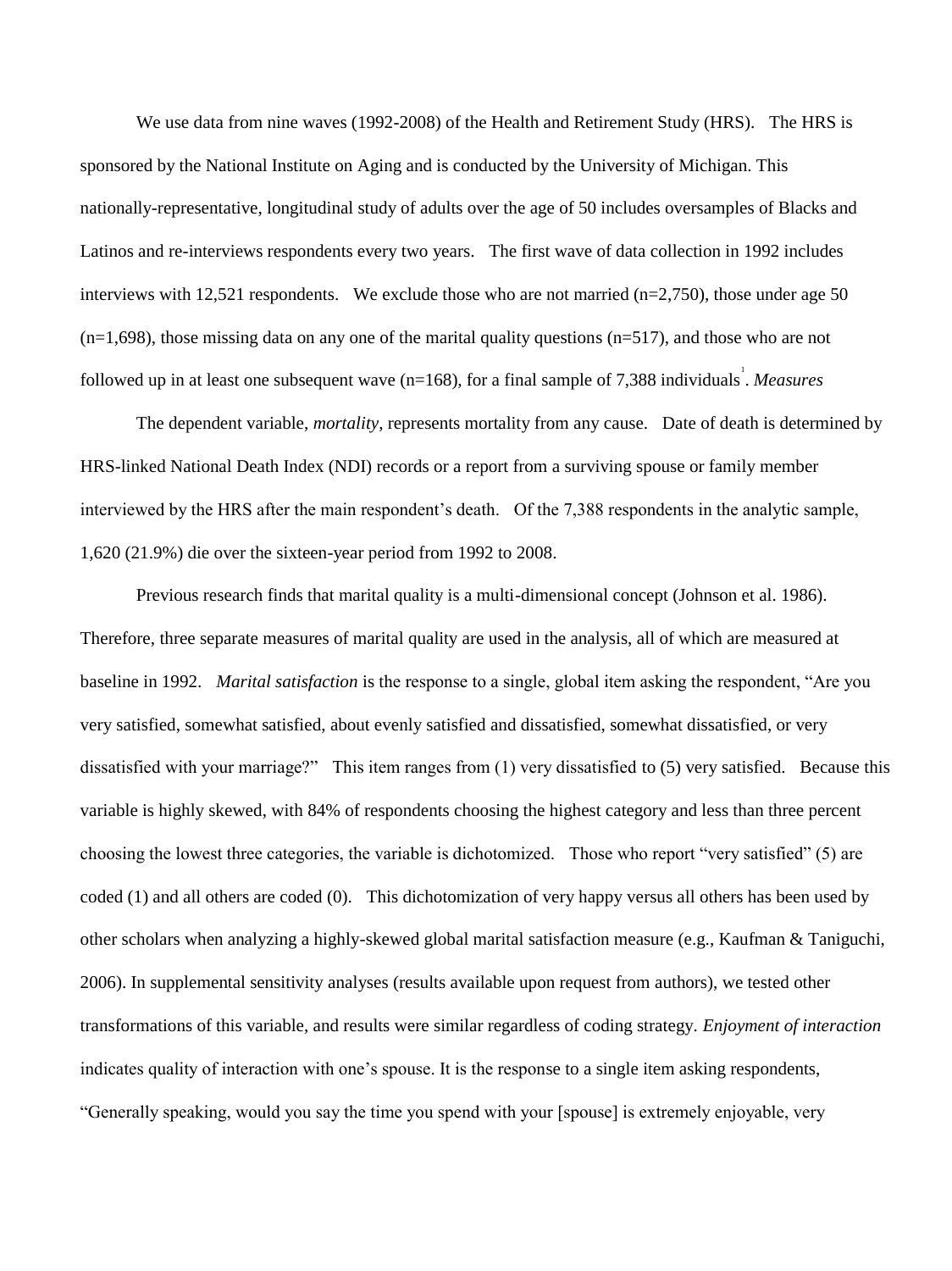enjoyable, somewhat enjoyable, or not too enjoyable. The scale ranges from (1) not too enjoyable to (4) extremely enjoyable. *Low marital power* combines responses from two HRS questions asking about spousal power in decision making. The first asks whether the respondent or spouse has more say in major family decisions, and the second asks the degree to which the respondent or spouse has more say. Responses are used to create one variable ranging from (1) respondent has a lot more say than spouse, (2) respondent has a little more say, (3) equal say, (4) spouse has a little more say, to (5) spouse has a lot more say than respondent.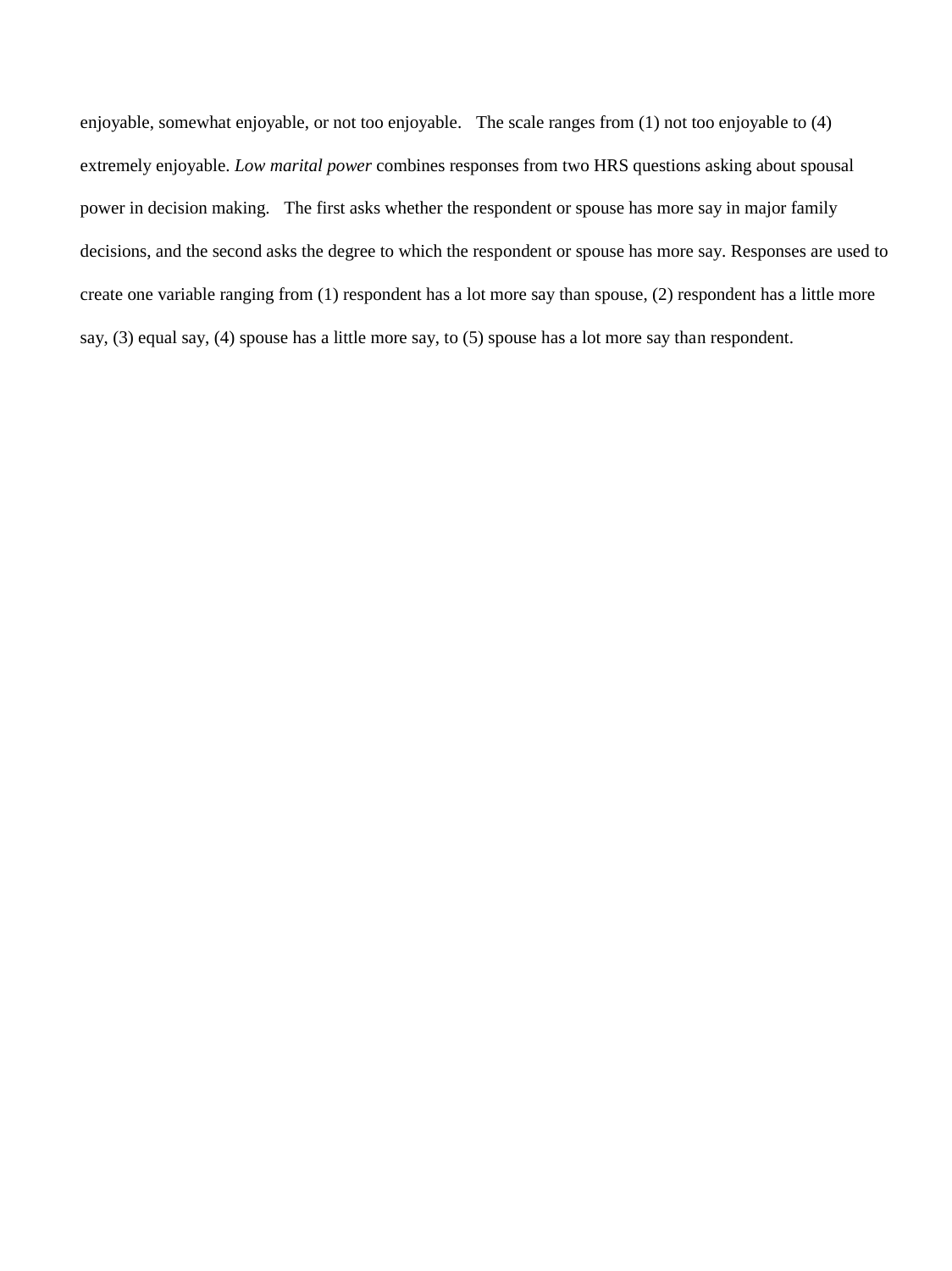We examine the potential mediating role of health, health behaviors, and health care utilization in the relationship between marital quality and mortality. *Subjective health* is the respondent"s rating of their overall health and ranges from (1) poor to (5) excellent. *Activities of daily living (ADL)* is a count of the number of limitations the respondent has with toileting, eating, dressing, bathing, or walking across the room. *Currently smoke* is a dichotomous variable coded (1) if the respondent currently smokes and (0) otherwise. *Body mass index (BMI)* represents the respondent's BMI, calculated using the respondent's self-reports of height and weight. Less than one percent of the sample has an extreme value of BMI; for these cases, we top-code BMI to 66, which represents the ninety-ninth percentile. *Problematic drinking* is coded

(1) if the respondent reports consuming three or more drinks per day on the days that they drink and (0) otherwise. *Doctor visit* is a dichotomous variable indicating whether the respondent has visited a physician. In the 1992 wave, respondents are asked whether they have visited a doctor in the previous year; in all subsequent waves, they are asked whether a doctor visit has occurred since the previous interview (approximately two years).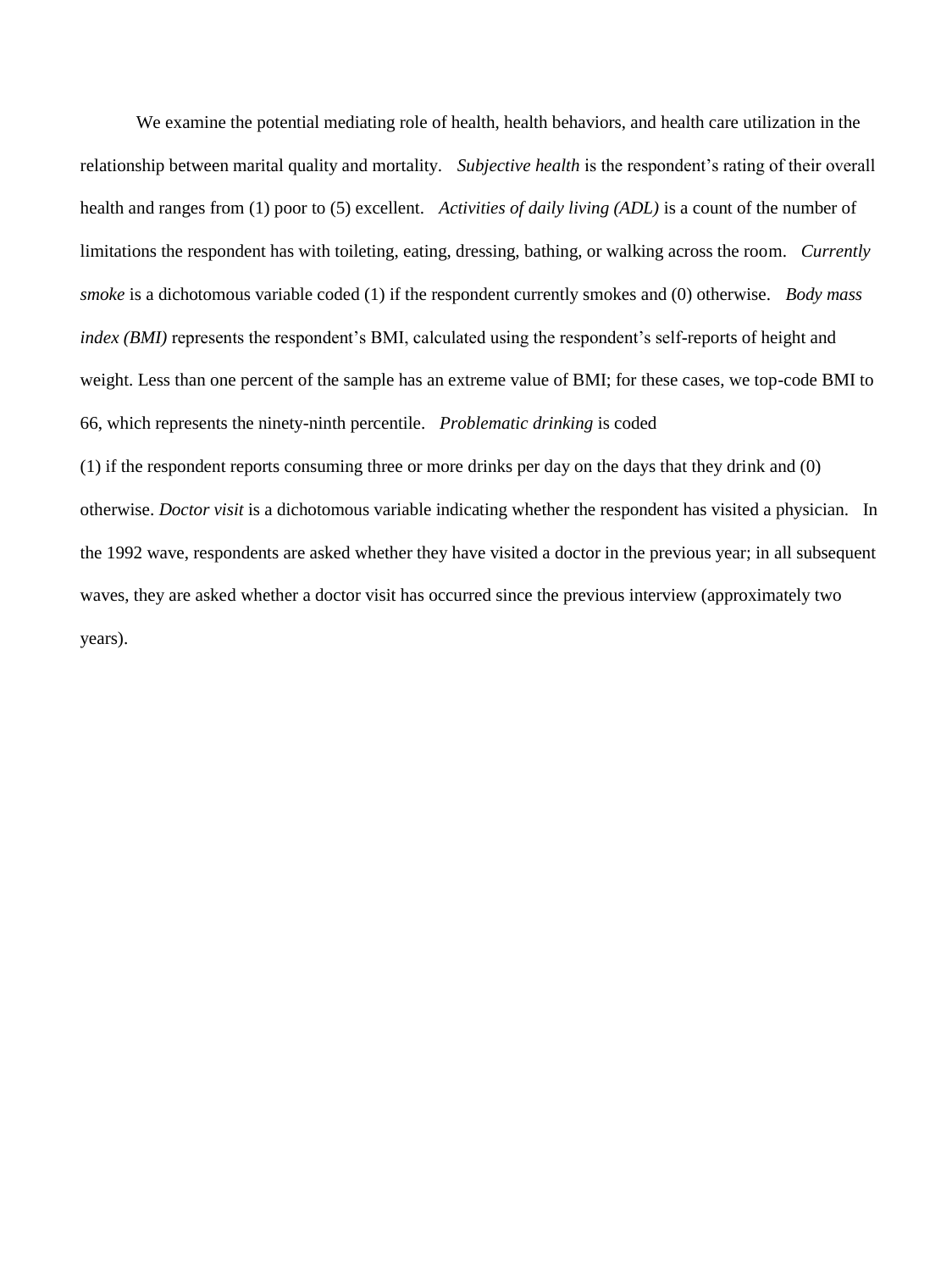Socioeconomic variables may also mediate the relationship between union dissolution and mortality. *Education* is measured as the number of years of completed education. *Household income* and *net worth* measure the respondent's total household income and wealth (assets minus debts), respectively, in dollars; both are logged for use in multivariate analysis. *Health insurance* is a dichotomous variable coded (1) if the respondent is currently covered by any health insurance.

Finally, we control for sociodemographic and union characteristics related to marital quality and mortality. *Female* is a dichotomous variable coded (1) if the respondent is female and (0) otherwise. *Age* is the respondent"s age in number of years. Four mutually-exclusive dichotomous variables are used to indicate the respondent"s race-ethnicity: *Non-Latino White* (used as the reference group in multivariate analyses)*, non-Latino Black, Latino,* and *other race-ethnicity*. *Children* is a count of the number of the respondent"s children currently in contact. *Remarriage* is a dichotomous variable coded (1) if the respondent is in a higher-order marriage and (0) otherwise. *Marital duration* indicates the duration of the current marriage in years 2 . *Plan of Analysis* 

The HRS employs sophisticated bracketing techniques to minimize non-response to income and asset measures, and then uses hot-deck imputation techniques to impute within brackets. We utilize these imputed measures of income and wealth available in the HRS. Less than four percent of respondents are missing data for any of the other independent variables. For those with missing data at baseline, we use the "impute" command in Stata, which utilizes multiple regression to predict the value of missing responses based on the pattern of other independent variables (StataCorp 2007). For those with missing data in subsequent waves, we use the value of the variable from the respondent"s most recent previous interview.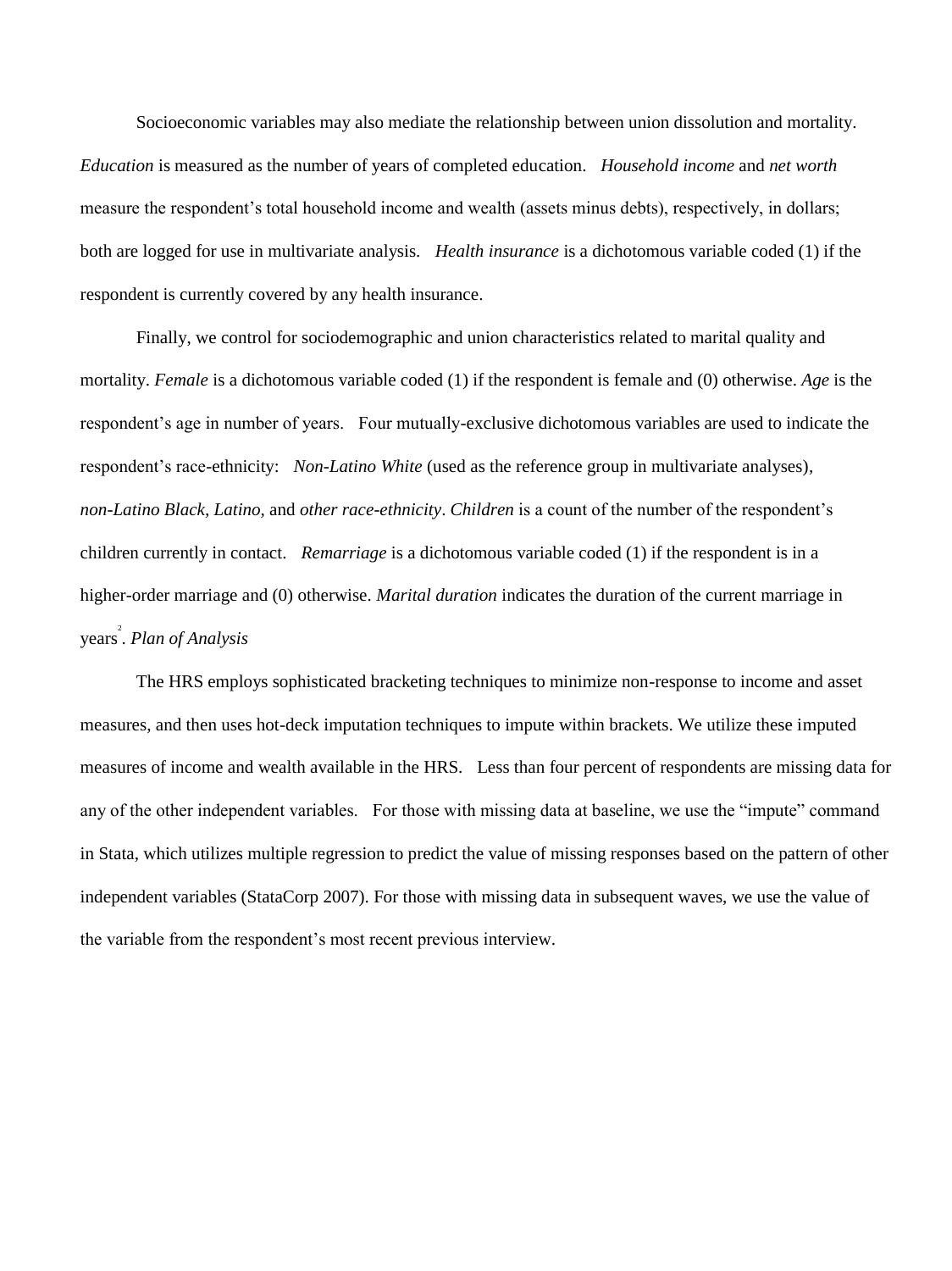We first examine descriptive statistics for the dependent and all independent variables at baseline. Then, we use discrete-time event history analysis to examine the mortality hazard net of marital quality, marital dissolution, and the other independent variables. Specifically, we employ discrete-time logistic regression models. The analytic model is, therefore,

*J*  (1) *Y*  \* *c* , *j j* 1 *j X j*,*i*,*t* 

Where *Y*<sup>\*</sup> is the logit transformation of  $P(t)$ —log( $P(t)/(1-P(t))$ —where  $P(t)$  represents the probability an individual dies at time *t*, given that a person is still alive at time *t* (see Allison, 1984; Yamaguchi, 1991); α is the overall intercept; and β*X* represents each predictor measure *j* for individual *i* at time *t*. In addition, given that we are modeling a mortality hazard, a linear measure of time is incorporated into all models, which results in a Gompertz hazard rather than a simple exponential hazard typical of discrete-time logistic models (Allison, 1984).

Marital quality, age, gender, race-ethnicity, union duration, remarriage, and education are all measured only at baseline in 1992. Children in contact, income, assets, health insurance, subjective health, ADL limitations, smoking, problematic drinking, BMI, and doctor visits are all time-varying variables measured at the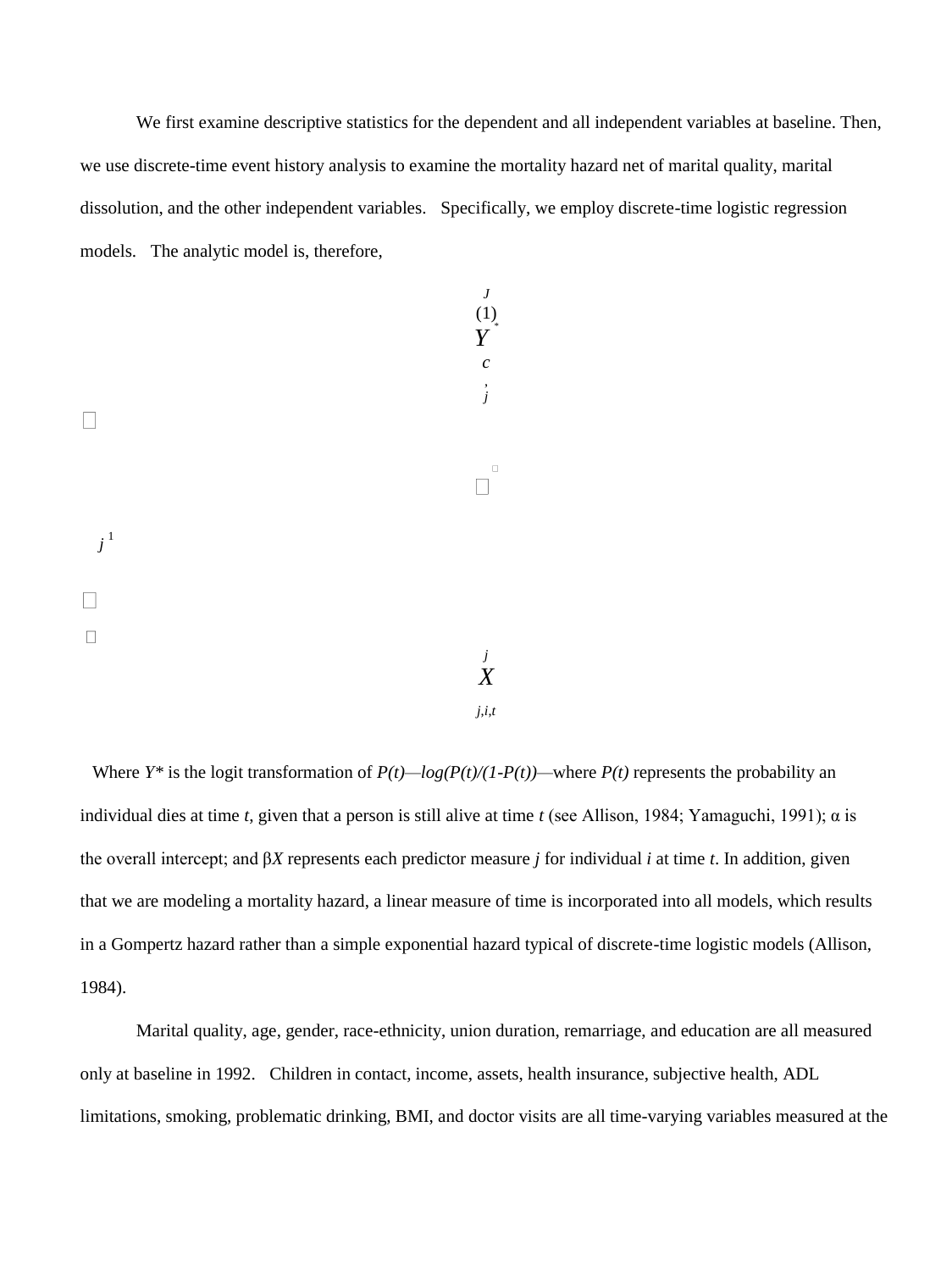time of interview at each wave of data collection. Marital dissolution is also a time-varying variable that reflects both the type of union dissolution (divorce or widowhood) and length of time since it occurred (within the past two years versus more than two years).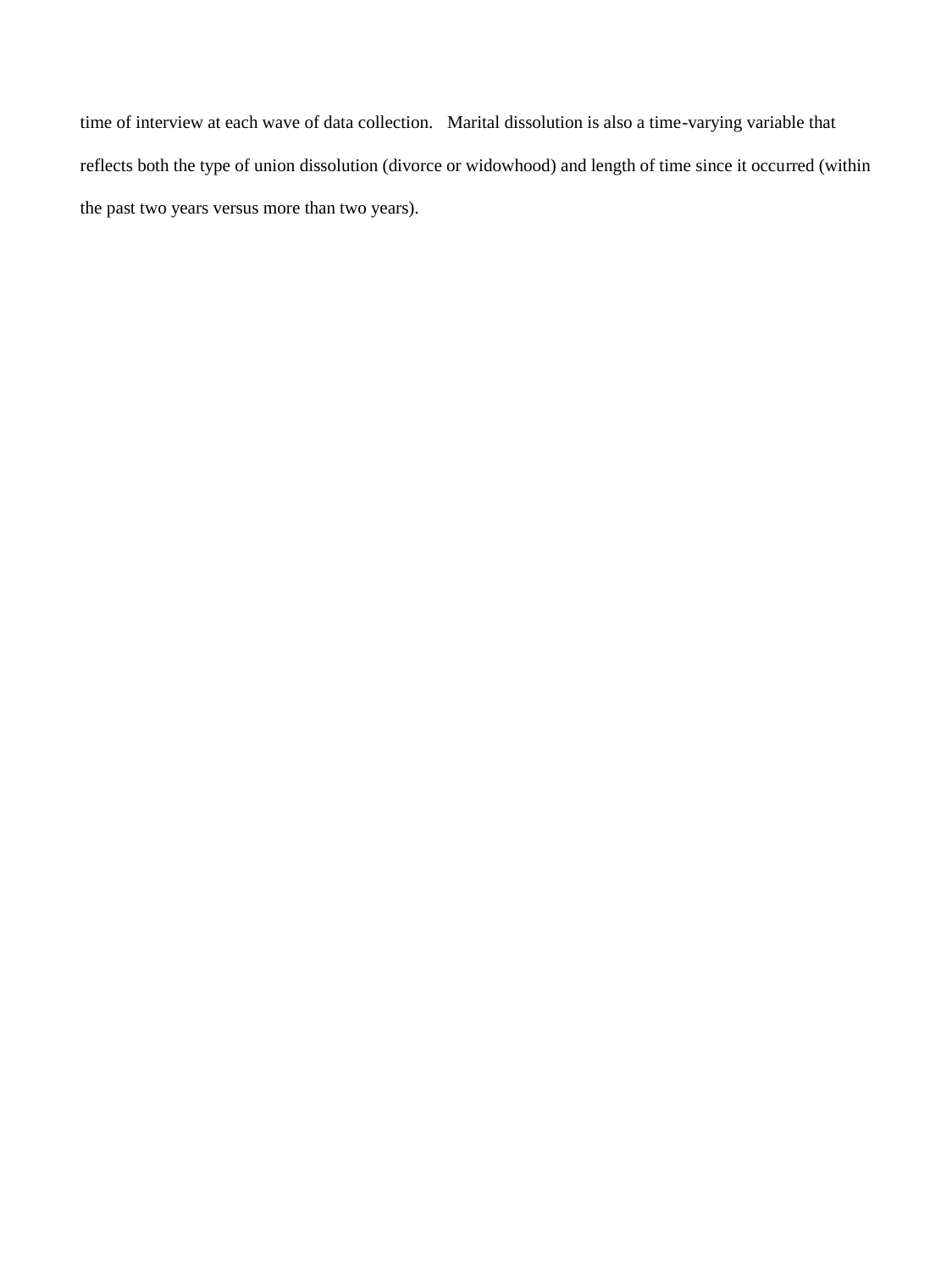Given that a number of studies suggest that marital quality and marital dissolution may influence health and longevity differently for men and women (e.g., Coyne et al. 2001; Rohrbaugh et al. 2006) – and that the mechanisms underlying the relationship may also differ by gender (Umberson et al., 2010) – we prefer to analyze separate multivariate models for men and women. However, splitting the sample by gender rests on the fundamental assumption that the effect of the regressors in the models differ by gender, an assumption that should be tested empirically (DeMaris, 2004). Therefore, we conduct Allison"s (1999) Chow test analog for logistic regression. This test is statistically significant  $(p<0.001)$  suggesting that the effects of the covariates in the models are different for men and women (DeMaris, 2004). Based on both the theoretical and statistical rationales, we therefore conduct all analyses separately by gender.

The HRS uses a multi-stage, area probability sampling design, and oversamples for African Americans, Latinos, and residents of Florida (Heeringa and Connor 1995). Descriptive analyses use the individual-level weight available in the HRS to correct for oversampling and to ensure that the sample is nationally representative. However, the individual-level weight is not used in multivariate analyses as it can introduce bias (DeMaris 2004). Both descriptive and multivariate analyses utilize the HRS survey cluster weights to correct for the complex sampling design effects of the study by using the "svy" commands in Stata. RESULTS

Weighted means for all variables are shown separately for men and women in Table 1. A lower percentage of women die during the course of the study than do men. Although there are no gender differences in the percentage of marriages that dissolve via divorce, women are more likely to transition to widowhood than men. Women report lower satisfaction with their

marriage overall, lower quality of interaction with their spouse, and perceive having lower power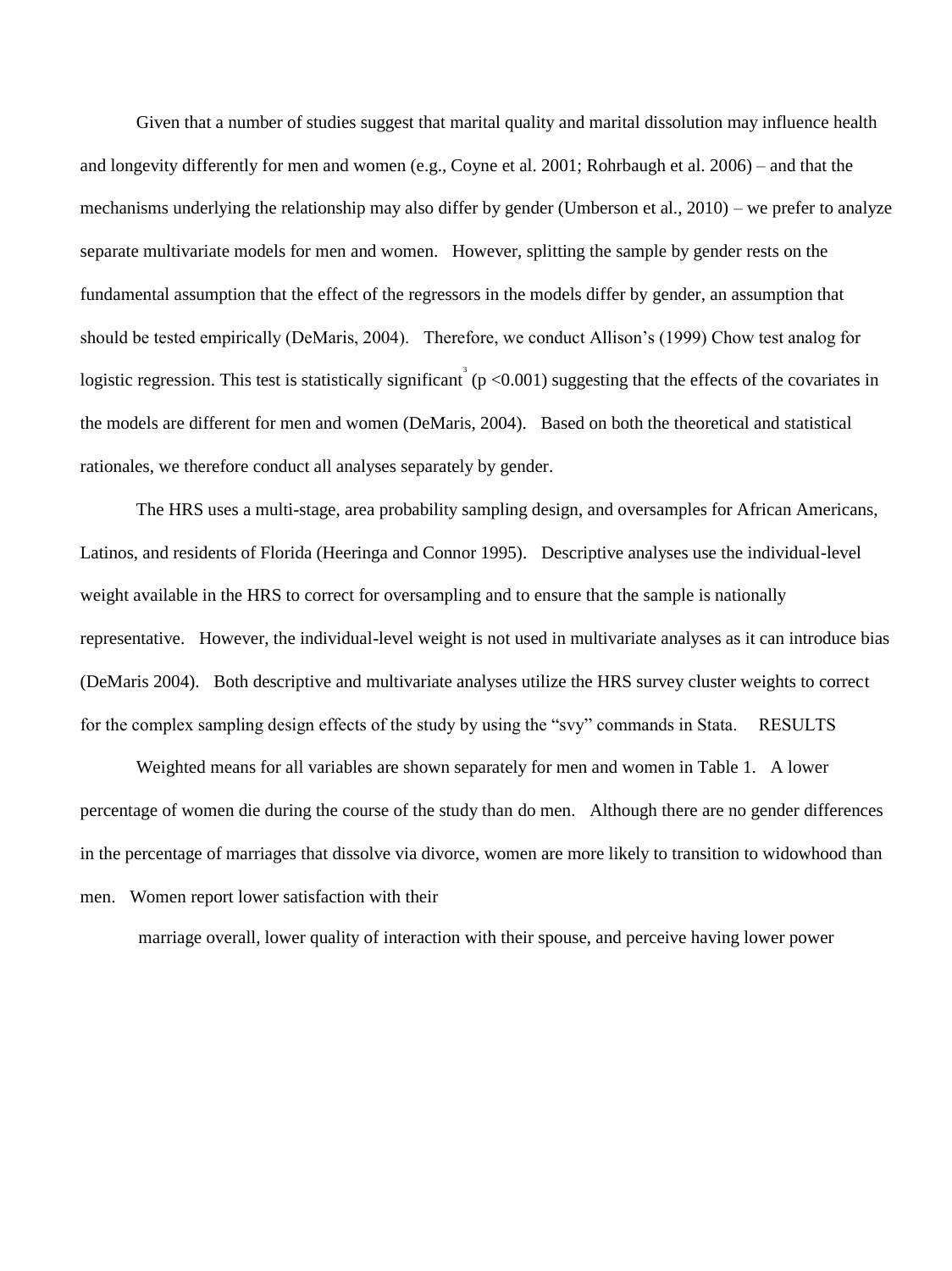in their marriages, on average. This is consistent with previous research finding that women report lower marital quality and marital power than men, a disparity that extends to the later life course (Bernard 1972; Kaufman and Taniguchi 2006; Kulik 2002; Umberson et al. 2005).

#### [*TABLE 1 ABOUT HERE*]

The average age of respondents is between 55 and 58 years, with women in the analytic sample being younger than men, on average. Marital duration is higher among women, and the percentage of women in a higher-order marriage is lower than for men. On average, men report higher education and household income, and they are more likely to have health insurance. Although there are several gender differences in health behaviors – with a lower percentage of women displaying problematic drinking, a higher percentage having visited a doctor, and women having lower BMI – there are no significant gender differences with respect to subjective health or ADL limitations. *Marital Quality, Gender, and Mortality* 

Our first aim is to examine how marital quality is related to mortality among older men and women. Model 1 of Table 2 shows the relationship between marital quality and mortality for women without controls. Only quality of interaction with spouse is significantly related to women"s mortality risk. Comparing those at opposite ends of the quality of interaction measure, women who rate the time spent with their spouse as extremely enjoyable have an 80% lower hazard of mortality than women who rate the time spent with their spouse as not very enjoyable. Neither overall marital satisfaction nor perceived power in the relationship is significantly associated with mortality for women.

#### [*TABLE 2 ABOUT HERE*]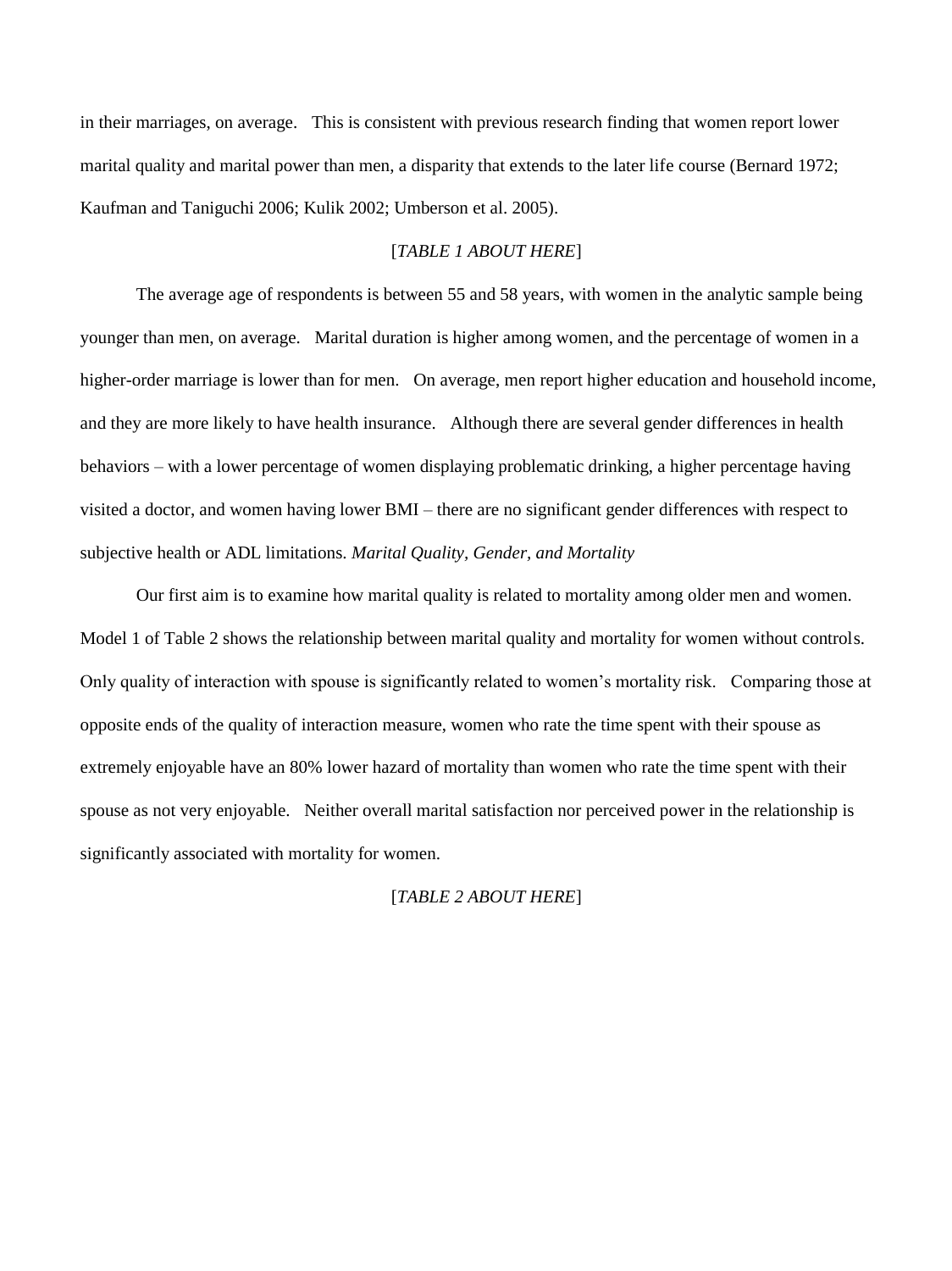Model 4 of Table 2 shows that both quality of interaction with spouse and power in the relationship are significant correlates of men"s mortality. Compared to men who rate the time spent with their spouse as not very enjoyable, men who report this time to be very enjoyable have a 41% lower mortality hazard. And, men who report that their wives have much more say than they do in major decisions have a 40% higher hazard of mortality than men who report that they have much more say than their wives in decision making. Similar to the results for women, though, marital satisfaction is not significantly related to mortality for men.

Thus, results indicate that there are variations in mortality risk by marital quality among the married, but that there are some gender differences in the relationship. This is consistent with previous research showing that marital quality is related to mortality (Coyne et al. 2001; Rohrbaugh et al. 2006). It is also consistent with research finding that global satisfaction with the relationship may be less important to longevity than other dimensions of marital quality (Eaker et al. 2007; Hibbard and Pope 1993). However, our findings contradict previous research finding no relationship between marital support and mortality (Murberg 2004; Murberg and Bru 2001), or a relationship only among those with a chronic condition (Birditt and Antonucci 2008). They also counter Hibbard and Pope"s (1993) finding that marital equity is not significantly related to mortality for men. *Marital Dissolution* 

Our second aim is to examine whether marital quality moderates the relationship between union dissolution and mortality for men and women. Table 2 also shows the relationship of marital dissolution with mortality while including controls for sociodemographic factors. Model 2 shows that transitioning from marriage to divorce during later life – regardless of length of time since the divorce has taken place – is not significantly related to mortality for women.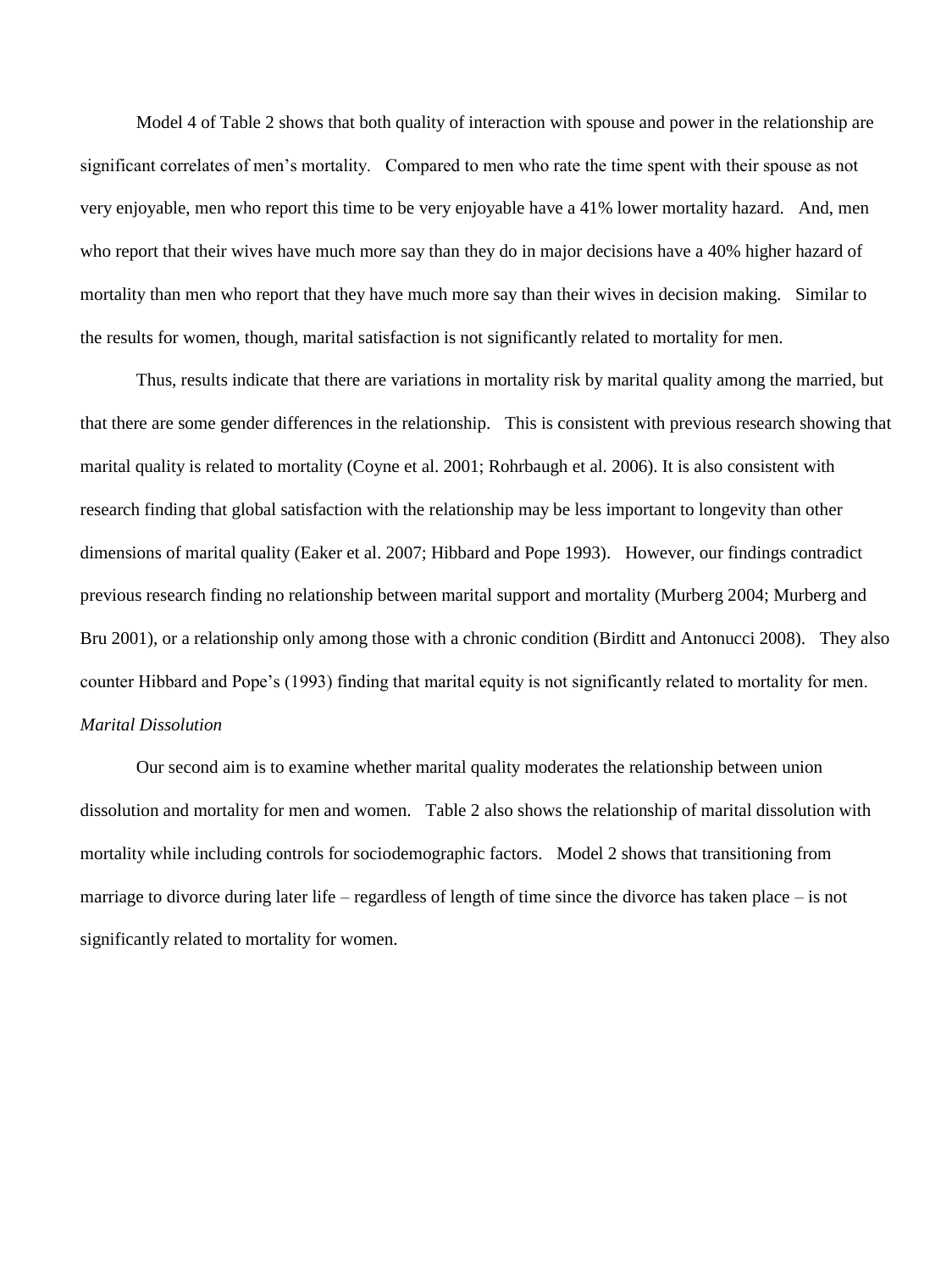Becoming widowed within the previous two years also is not related to mortality for women. However, compared to women who remain continuously married, a transition to widowhood that has taken place more than two years ago increases a woman"s hazard of death by approximately 30 percent (when controlling for sociodemographic factors).

Model 5 of Table 2 shows that men – like women – do not have heightened mortality risk within two years after marital dissolution takes place. However, men who have divorced more than two years prior have 1.65 times the hazard of mortality and men who have been widowed more than two years prior have 1.53 times the hazard of mortality as men who remain continuously married. For both men and women, it appears the consequences of marital dissolution for mortality are longer-term (though only in terms of widowhood for women). This contradicts some previous research suggesting that the short-term effects of marital dissolution are greatest for mortality (Dupre et al. 2009; Schaefer, Quesenberry, and Wi 1995), and that transitioning to divorce is more harmful to longevity than transitioning to widowhood (Dupre et al. 2009). However, it is important to note that all of the marital transitions that take place in our sample happen during the later life course (after age 50). This suggests the importance of long-term effects of widowhood for both men and women and of divorce for men, and perhaps differing consequences of marital quality for mortality across the life course.

In addition, results in Table 2 show that, regardless of gender, remarriages are less protective of longevity than are first marriages. This is consistent with research showing that the consequences of union dissolution are long-lasting (Trovato and Lauris 1989; Tucker et al. 1996), that those in remarriages have poorer health outcomes than those in first marriages (Hughes and Waite 2009; LaPierre 2009), and that those who repartner after divorce have higher

mortality rates than those who are continuously married (Hemström, 1996).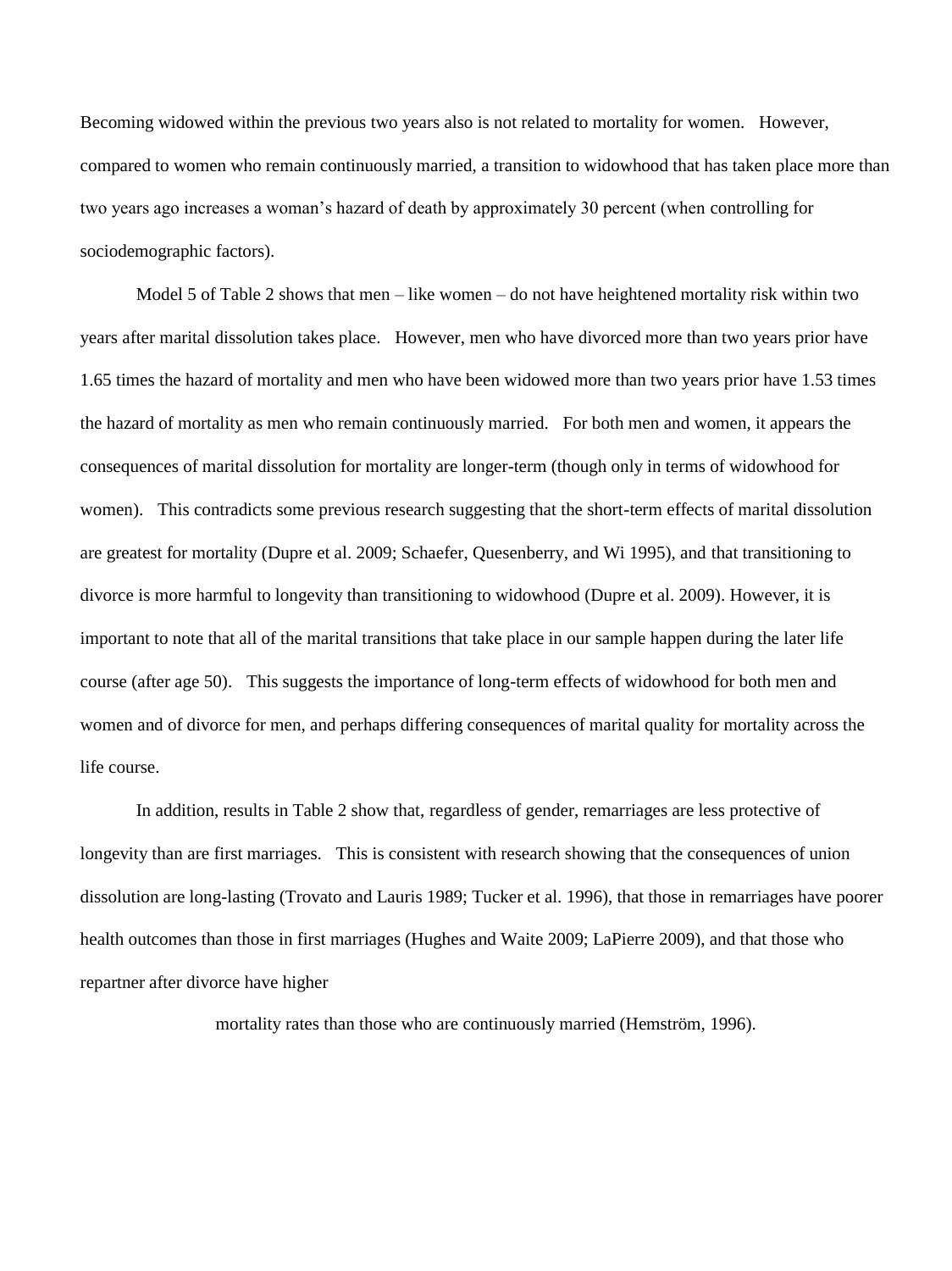We further assess whether the relationship between marital dissolution and mortality may be accounted for by controlling for baseline marital quality. Results in Table 2 (Models 3 and 6) show that controlling for marital quality accounts for very little or no change in the coefficients for divorce or widowhood for either men or women. The logistic regression model is naturally interactive in the regressors" effects on mortality (DeMaris, 2004). That is, the change in the odds of mortality for those who divorce versus those who do not has a different impact based on level of marital quality. However, the interactive nature of the regressors are constrained to be ordinal in the logistic model, whereas testing a multiplicative interaction term between two specific regressors within the logistic regression allows the effect to be disordinal (DeMaris, 2004). In order to test this possibility – that the *direction* (not simply the magnitude) of the impact of marital dissolution on mortality changes over the level of marital quality – we enter a cross-product term between marital quality and divorce and between marital quality and widowhood into separate models. However, there are small cell sizes when examining pre-dissolution marital quality by type and length of time since marital dissolution for men and women separately. Therefore, we estimate separate models in which divorce and widowhood (not separated by length of time since the dissolution) are interacted with each of the pre-dissolution measures of marital quality. None of these interactions are significant (results not shown). Instead, marital quality and marital dissolution appear to have largely independent effects on mortality. This supports previous findings that those who are divorced or widowed have higher mortality rates (Manzoli et al. 2007; Tucker et al. 1996) and extends them by showing that these consequences exist regardless of pre-dissolution relationship quality.

*Mechanisms*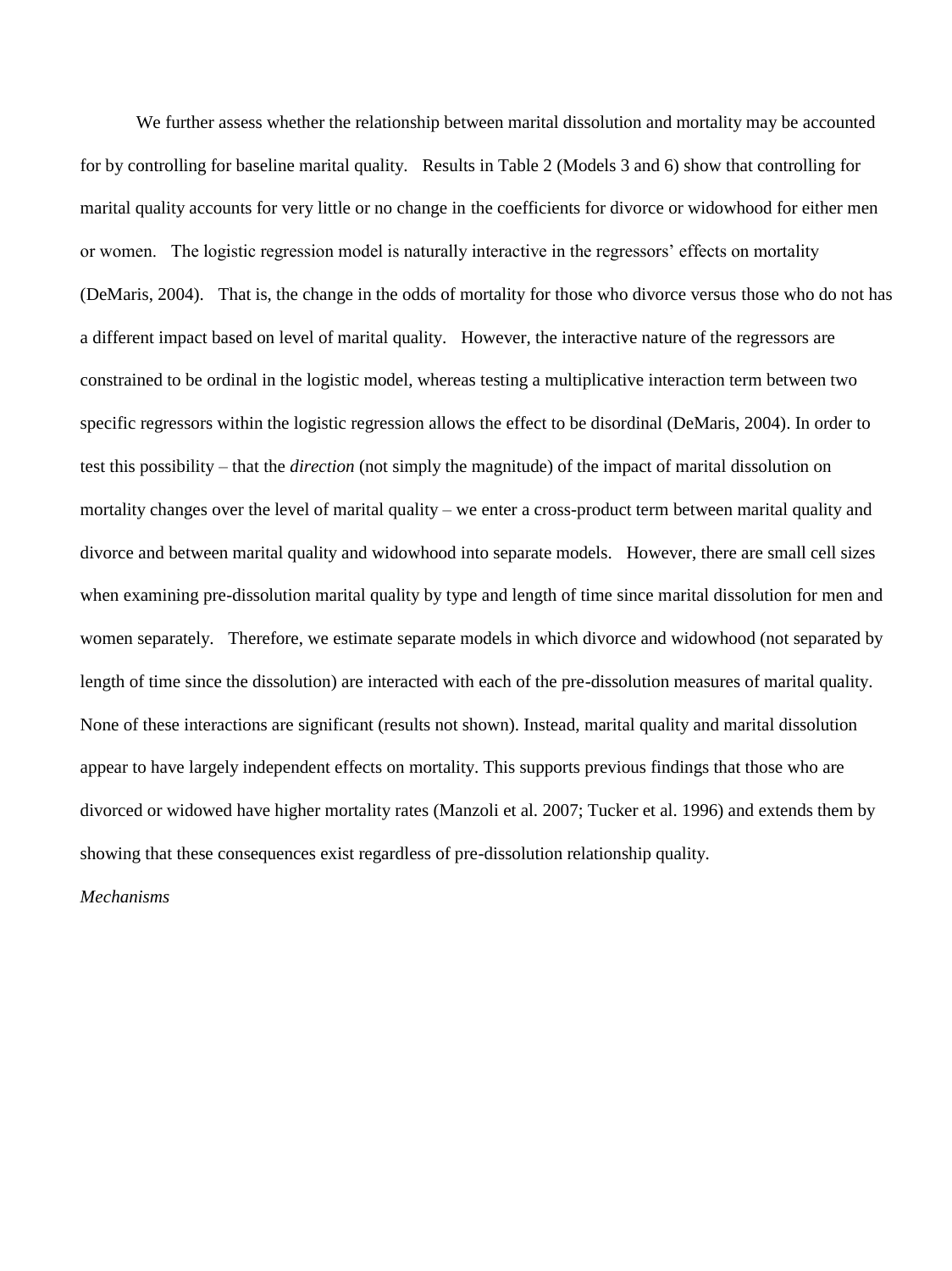Our third aim is to examine the mechanisms via which marital quality may affect mortality for men and women. Having demonstrated that both marital quality and marital dissolution are related to mortality, we turn to an examination of the pathways through which these effects may operate. Table 3 shows the discrete-time event history models for women. Model 1 includes only the marital quality and marital status variables and the sociodemographic controls. Enjoyment of time spent with one's spouse is the only marital quality variable significantly related to mortality; women who report greater enjoyment of the time they spend with their spouse have a lower hazard of mortality, on average. Satisfaction with marriage and marital power are not significantly related to mortality for women. Of the marital status transition variables, only long-term widowhood is a significant predictor of mortality. Women who have been widowed more than two years have 1.36 times the hazard of mortality compared to women who are continuously married, controlling for baseline marital quality and sociodemographic factors.

#### [*TABLE 3 ABOUT HERE*]

Models 2 through 4 (Table 3) add socioeconomic, health, and health behavior variables in separate blocks to examine potential mechanisms through which marital quality or marital status transitions may influence mortality risk. Enjoyment of time with spouse is significant even after controlling for socioeconomics and health behaviors (Models 2 and 4, respectively). However, after accounting for health in Model 3, the coefficient for enjoyment of time with spouse reduces to nonsignificance. It appears that enjoyment of time with spouse may affect mortality indirectly via health; those who report greater enjoyment of time with their spouse evidence greater subjective health, which in turn is related to a lower hazard of mortality. This is consistent with research showing that marital quality is positively related to subjective health (e.g., Ren 1997).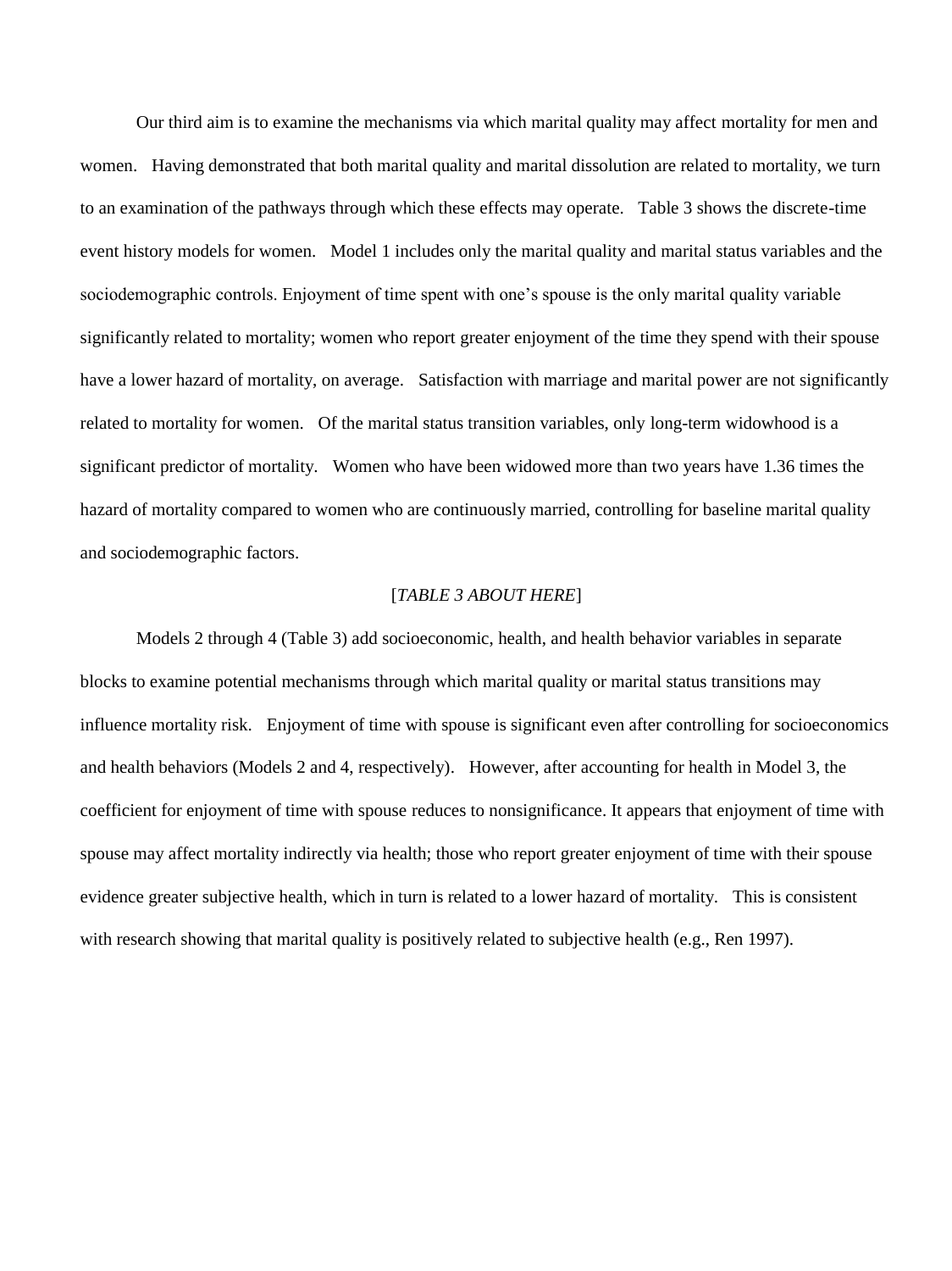We are also able to elucidate the pathway via which becoming widowed may affect morality risk for older women. After controlling for socioeconomic status in Model 2 (Table 2), the coefficient for long-term widowhood reduces to nonsignificance for women. It appears that the higher mortality hazard evidenced by women who become widowed is due in large part to their lower socioeconomic status following widowhood. Previous studies find that women's financial well-being is particularly affected by divorce (e.g., Amato 2000), and our findings suggest this has real consequences for older women"s mortality risk.

Table 4 shows the same models for men. Model 1 includes only marital quality, marital status transitions, and the sociodemographic controls. This model shows that, for men, having lower power than their wives in the relationship is linked to a greater hazard of mortality. In addition, becoming widowed or divorced is also linked to a greater hazard of mortality, so long as the marital dissolution took place more than two years prior. As was the case for women, it appears the effect of divorce or widowhood on mortality is greatest in the long term.

#### [*TABLE 4 ABOUT HERE*]

Subsequent models add the socioeconomic, health, and health behavior variables in separate blocks. Model 2 (Table 4) shows that the coefficient for low power reduces to nonsignificance after controlling for socioeconomic status. This may be due to socioeconomic inequalities in the relationship that produce the lack of power for men; for example, being unemployed, retiring before his wife, or earning less than his wife may mean a husband has less say in making major family decisions. Models 3 and 4 also show the coefficient for low power reducing to nonsignificance after controls for health and health behavior, respectively, are added. This suggests that, for men, having low power in the relationship may influence mortality

through poorer health behaviors or poorer health. Model 5 provides some clarity to this complex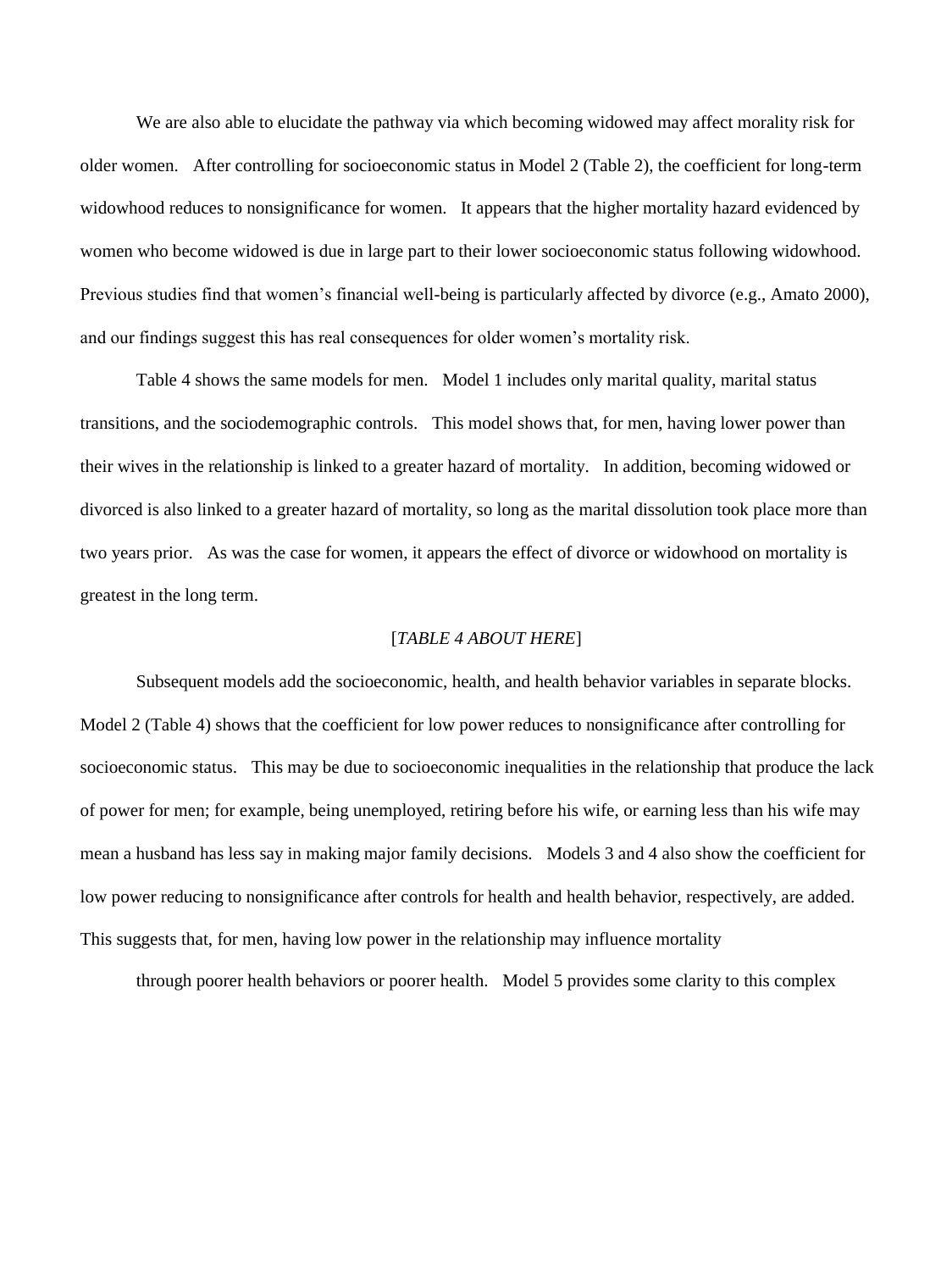set of pathways by including all these measures. In this full model, both the marital quality measures *and* the socioeconomic measures (except the health insurance measure) are reduced to nonsignificance, while the health and health behavior measures remain significant predictors of mortality risk. Thus, for men, it seems that marital quality"s effect on mortality risk may flow directly through health/health behavior, and additionally, in an indirect manner through socioeconomic impacts affecting mortality risk through further modifications of health and health behavior.

Even when controlling for all of the variables in the full model (Model 5 of Table 4), having been widowed or divorced more than two years significantly raises the hazard of divorce for men. Whereas reductions in socioeconomic status explain this effect for women, it does not for men, nor does accounting for health behaviors or health. Compared to men who remain married, men who transition to divorce and whose divorce has taken place at least two years prior have one and a half times the hazard of mortality. Men who have transitioned to widowhood more than two years prior have 1.33 times the mortality hazard of men who remain continuously married. DISCUSSION

We use longitudinal data from nine waves of the HRS to examine how marital quality and marital dissolution during later life are related to mortality, whether the relationships are different for men and women, and through what mechanisms these relationships might operate. Results show that both marital quality and marital dissolution are significant predictors of mortality. However, results also suggest that the relationships are different for men and women, as are the pathways via which marital quality and marital status affect mortality.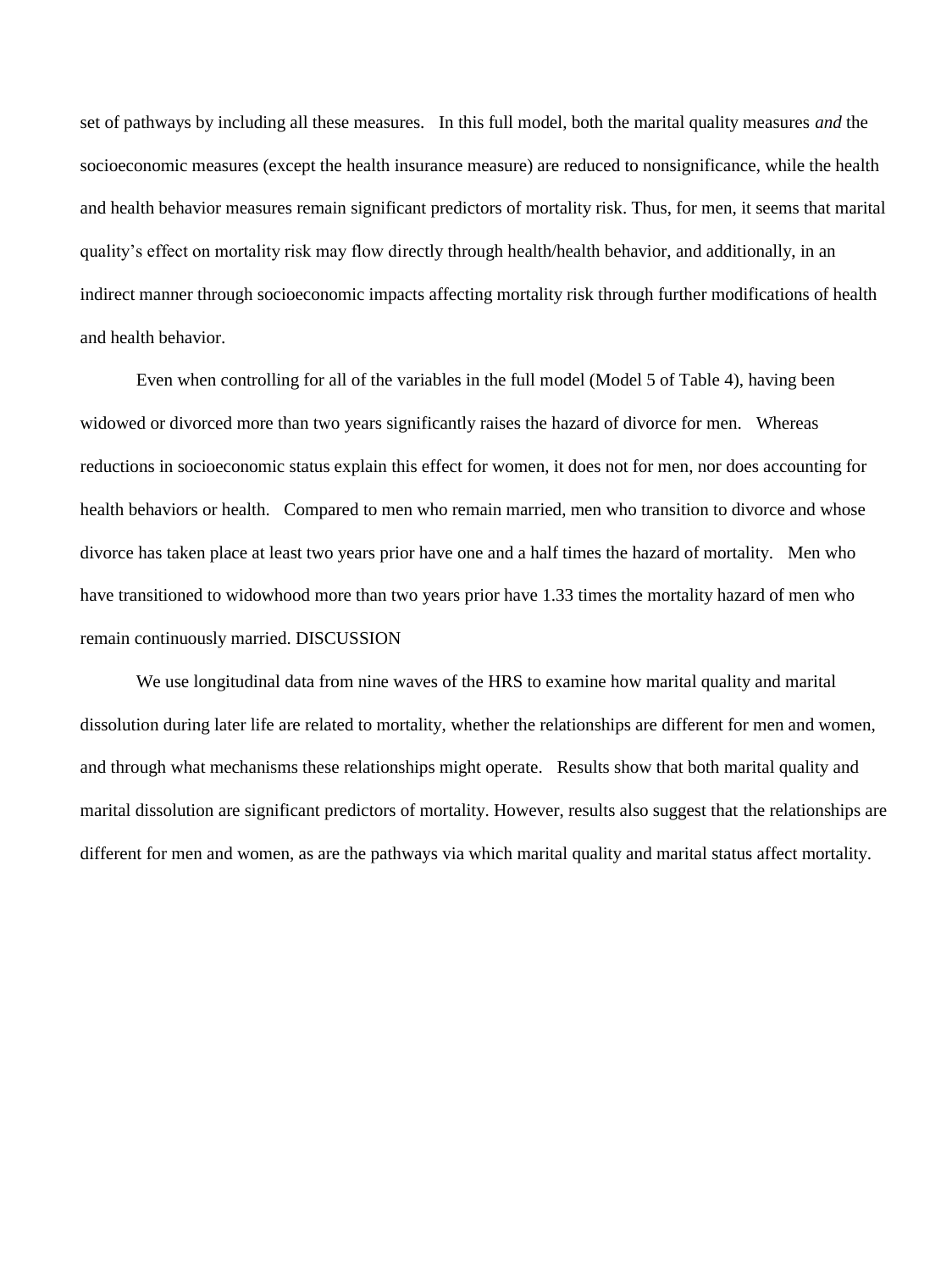Our first objective was to investigate the relationship between marital quality and mortality among older adults. The limited body of existing literature on marital quality and mortality suggests that marital quality is linked to mortality, though differently for men and women (Coyne et al. 2001; Rohrbaugh et al. 2006; Tower et al. 2002). Our results support this contention. For men, perceived low power in their marriage is particularly important to mortality outcomes, whereas for women enjoyment of time with spouse is the only measure of marital quality significantly related to mortality. Research on marriage and mortality generally compares married individuals with the unmarried. Our findings indicate that there are important variations in mortality risk by quality of the relationship; it is not advisable to treat all married individuals as a homogenous group. Results also suggest unique influences of marital quality by gender. For women, it may be more important to consider quality of marital interaction, whereas for men it may be more important to gauge equity in the relationship.

It is important to note that our sample is comprised of individuals born before 1942. Cohort effects may be important in explaining these gender differences. These older men and women were socialized during a time when men were expected to have greater decision-making power in their marriages. Although expectations of women"s power in relationships and role in the work and family spheres have undergone significant societal shifts since then, these older individuals may have carried more conservative gender attitudes throughout their life course. This may explain why perceptions of low power in the relationship are problematic for older men"s mortality but not for older women"s. We do not have measures of gender attitudes available in this study, but future research should investigate the role of gender ideology.

Our second objective was to investigate how marital quality may moderate the

relationship between marital dissolution and mortality risk. Our study adds to the existing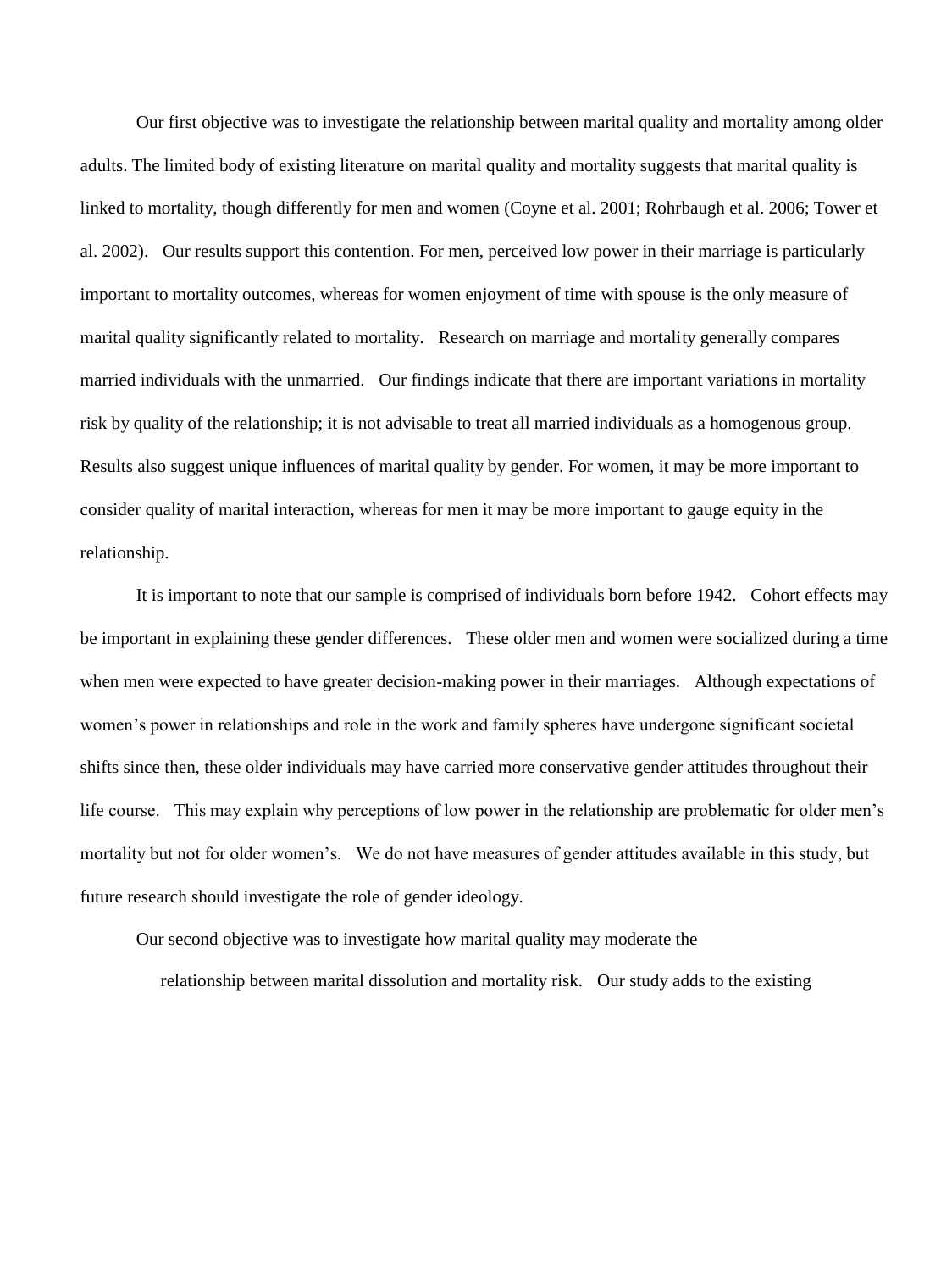literature by using prospective, longitudinal data to consider how both marital quality and the transition to marital dissolution may play a role in mortality risk. Results show that marital quality and marital status transitions appear to have independent effects. We do not find support for the possibility that marital dissolution increases mortality risk for those in happy marriages but decreases mortality risk for those in unhappy marriages. Instead, ending a marriage raises the hazard of mortality regardless of marital quality prior to the union dissolution, and the effect of union dissolution is long-term. This finding offers a word of caution to researchers: it is not enough to consider only marital quality or only marital dissolution; both have repercussions for the longevity of married individuals during the later life course.

However, dissolving a marriage during the later life course appears to mean something different for the mortality risk of men and women. For women, experiencing a later-life divorce is not associated with mortality. Moreover, although transitioning to widowhood raises the hazard of mortality for older women in the long-term, this is due to reduced socioeconomic status. For men, on the other hand, dissolving a marriage either through divorce or widowhood has long-term effects on mortality that cannot be explained by socioeconomic status, health, or health behavior changes. Though we control for number of children, we are not able to include controls for other sources of social support such as quality of and individual"s broader social network. Research shows that women are more likely to act as "kin keepers" and the organizers of a couple"s social life (di Leonardo 1987); men may lose this important connection to their social networks when they lose their wives.

Our final objective was to investigate potential mechanisms through which marital quality may influence mortality. For women, enjoyment of time with spouse is positively related to health, which in turn is positively related to mortality. This adds to the growing body of research documenting the health effects of marital dynamics (e.g., Hawkins and Booth 2005; Ren 1997; Umberson et al. 2006) by showing that not only is marital quality related to subjective health, but that it has farther-reaching implications for longevity. Whereas marital quality does not appear to affect mortality through improved health behaviors for women, controlling for either health behaviors or health reduces to nonsignificance the coefficient for low relationship power for men. Men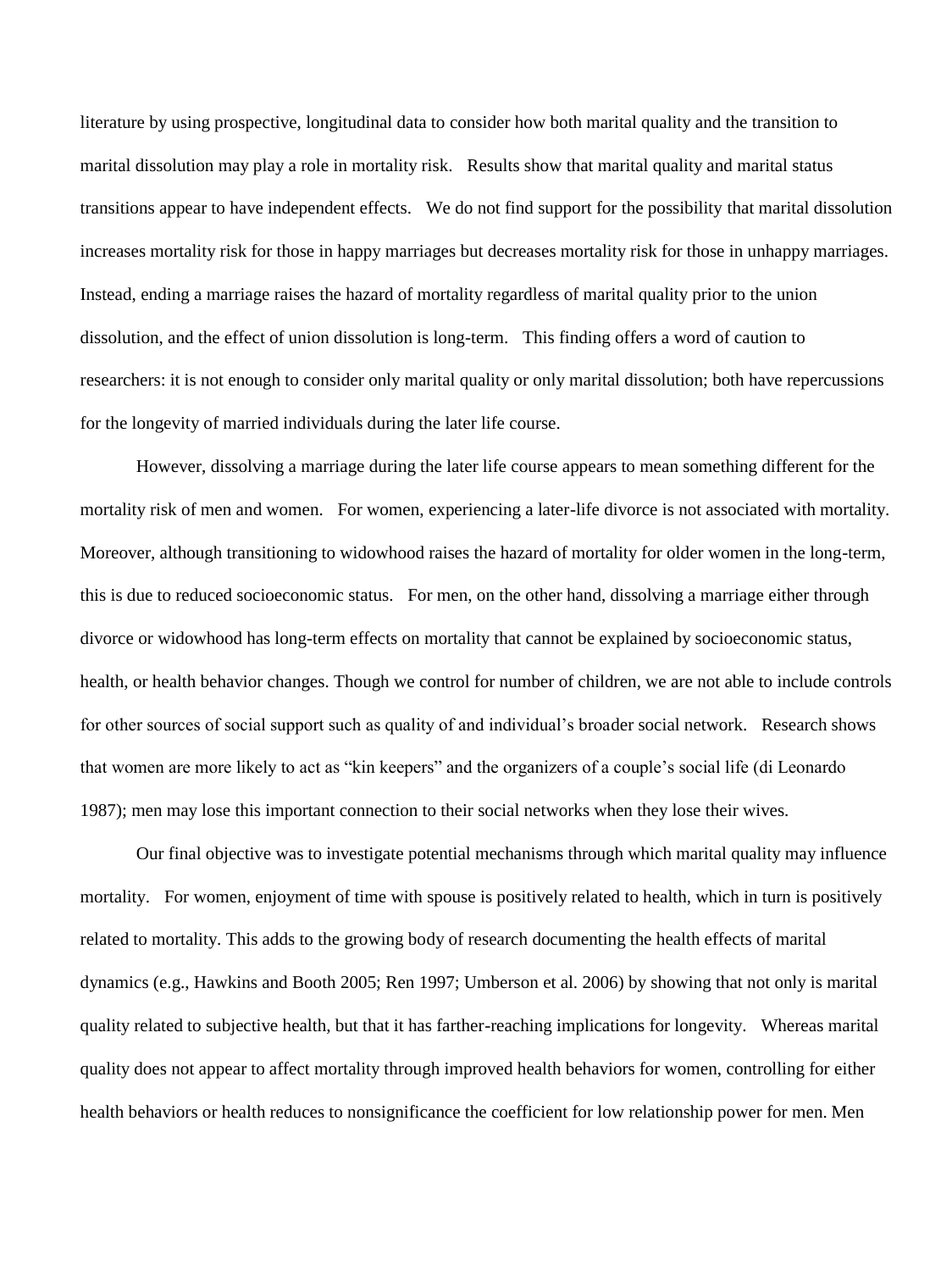who perceive greater power in their relationships indeed evidence improved health behaviors and better health; however, men perceiving lower power do not.

There are several limitations of the current study. First, marital quality is measured only at baseline, and is not time-varying. Unfortunately, the marital quality measures in the 1992 wave of the HRS are not asked again of all married respondents in subsequent waves, a common data limitation in investigating marital quality and mortality. In fact, to our knowledge, only one study of the relationship between marital quality and mortality has examined how change in marital quality may affect mortality by examining prospective reports of marital quality at two different waves (Birditt and Antonucci 2008). Because we do not have a time-varying measure of marital quality, the effect of low marital quality on mortality outcomes is a conservative estimate; that is, some individuals" marital quality may have improved over time and others may have worsened. The worsening marriages are likely accounted for partly by subsequent divorces, whereas marriages that improve would have no noticeable change in status. Thus, the continuously married category may be biased toward lower initial marital quality, resulting in an overall conservative bias in our findings. Future research should utilize longitudinal data to examine how consistency and change in marital quality over the life course affects mortality risk.

Second, we have measures of only two positive dimensions of marital quality – marital satisfaction and interaction – as well as a measure of marital power. We are not able to examine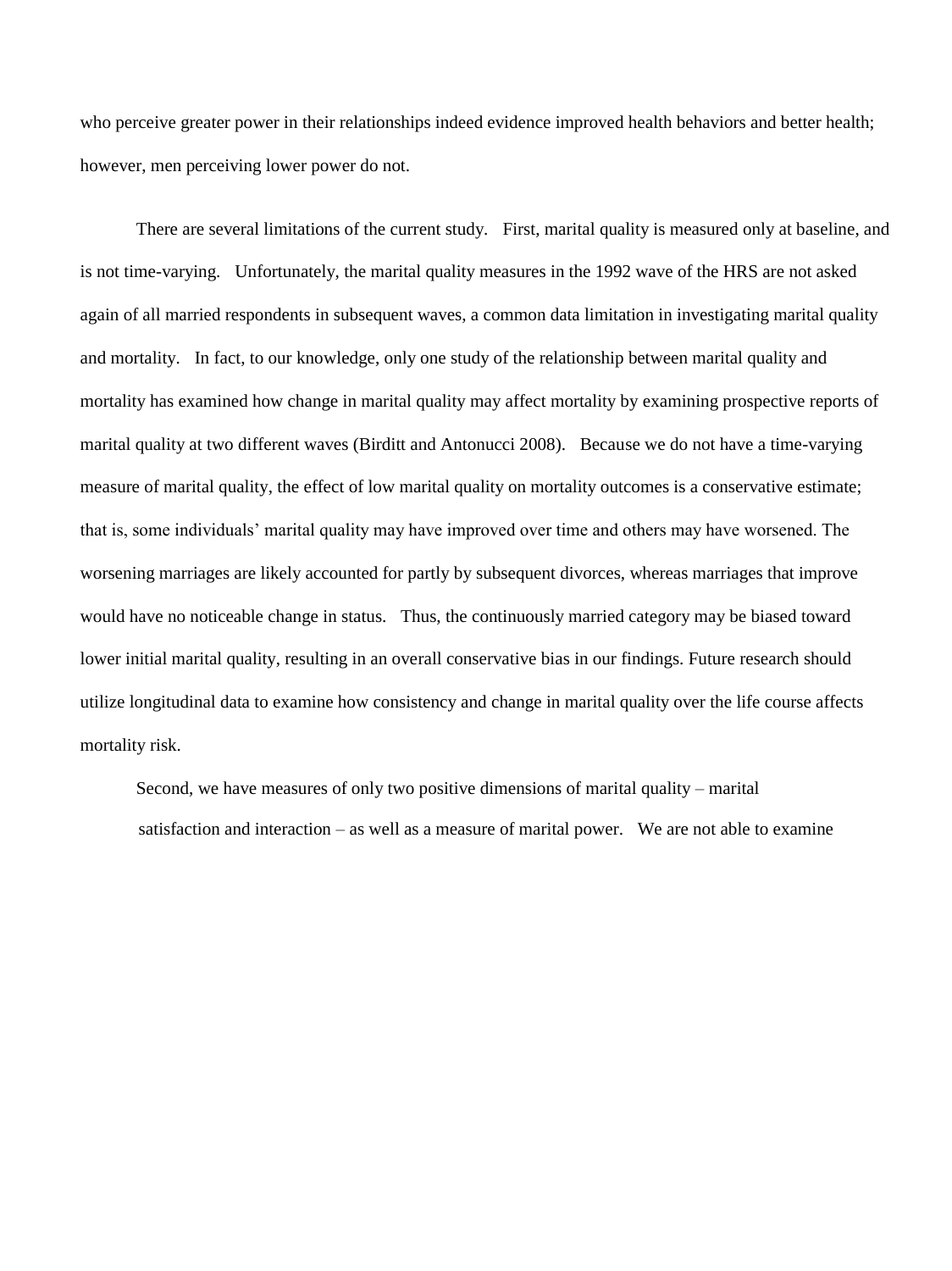the role of negative aspects of marital quality such as disagreements or problems, nor are we able to examine a measure of perceived instability. In addition, we are not able to assess quality of support from non-spousal sources, which may moderate the effect of marital support on mortality (Birditt & Antonucci, 2008). Finally, because we begin with a sample of older adults who are already married, we are not able to address issues of selectivity. Scholars still debate the degree to which the health and mortality benefits of marriage are due to marital protection or rather just a selection effect whereby healthier people are more likely to become married. However, while previous research on marital status and mortality does find some selectivity operating (e.g., Nilsson et al. 2005; Tucker et al. 1996), a number of studies find that protective effects of marriage are far more salient to health and mortality outcomes than is selection (Dupre et al. 2009; Hemström 1996; Lamb, Lee, and DeMaris 2003; Lillard and Panis 1998).

This study has implications for the broader literature on marital status and health and gender in marriage, which point to several directions for future work. Though an increasing number of studies link marital quality with health outcomes (e.g., Ren, 1997; Umberson et al., 2006; Umberson & Montez, 2010), this study shows its implications are farther-reaching and consequential for the livelihood of older adults. Our findings thus contribute to the existing literature on marriage and well-being by showing that not all married adults benefit equally from marriage. The vast majority of existing research on mortality compares all married adults to those who are unmarried, which fails to account for the variety of marital experiences and dynamics that affect health and longevity. The comparatively little attention to marital quality as a predictor of mortality may be due to data limitations (i.e., many longitudinal data sets with sufficient mortality events do not contain measures of marital quality) or to assumptions that

marriage is universally beneficial via pathways such as greater economic well-being and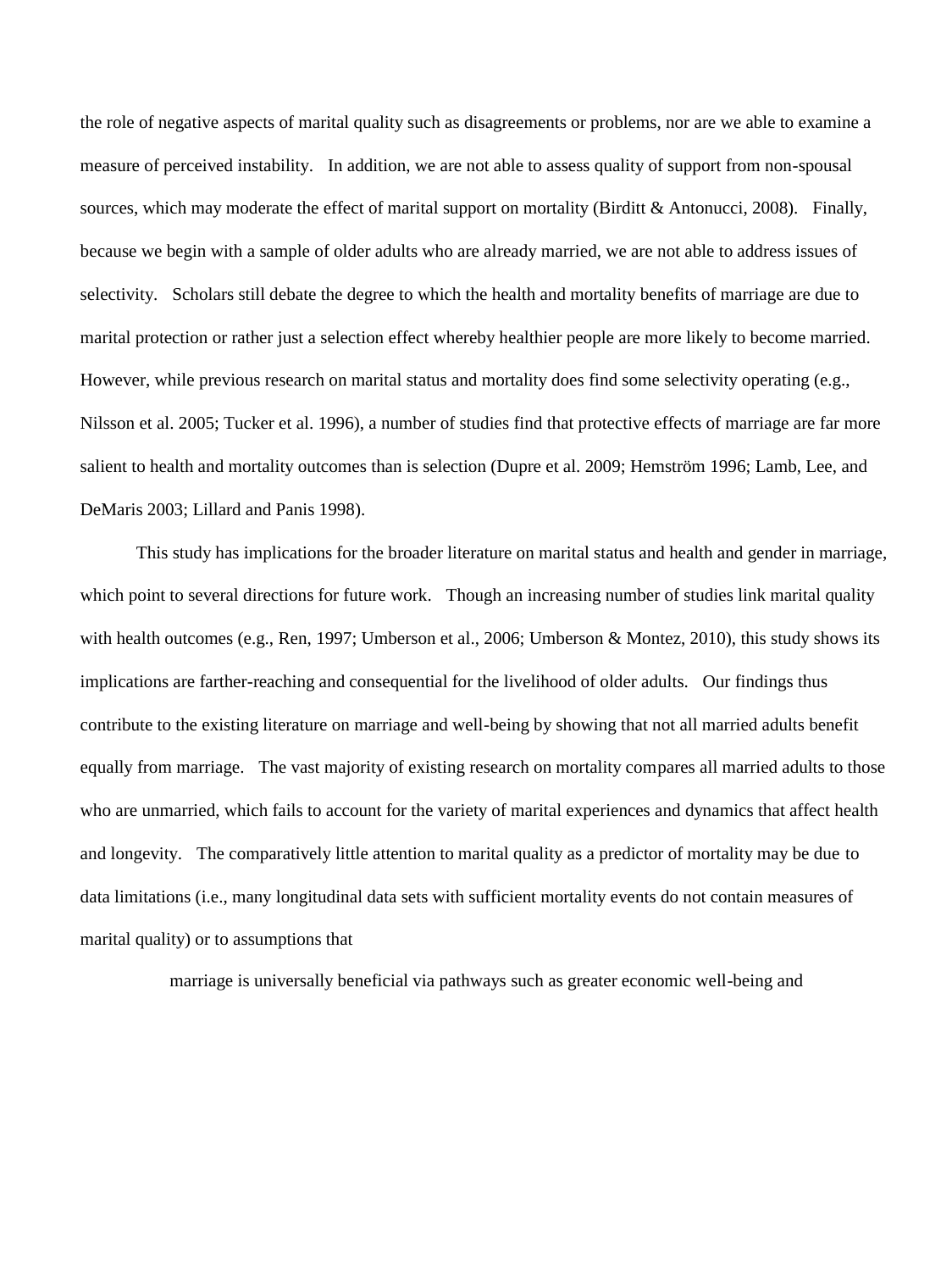supportive partnership. Scholars may also assume that later-life marriages equate to long-term, high-quality marriages.

Our findings challenge these assumptions. There are significant variations in marital quality among the older individuals in this sample, and those with lower levels of marital quality have higher mortality rates. In addition, the older adults in this study reflect the broader societal trends toward higher divorce rates throughout the life course; one-quarter of the women and 30% of the men in the sample are in a remarriage, and almost five percent experience a later-life divorce during the sixteen years of observation. Our results suggest that researchers should avoid treating all married individuals as a homogenous group and should instead consider marital dynamics as an important correlate of mortality. Future research should extend our findings to compare separately those in happy and unhappy marriages to those who are unmarried. Moreover, research should be attentive to non-marital partnerships, such as cohabitation or living apart together (LAT) relationships, assessing the implications of the quality of these intimate unions. Finally, researchers should devote more attention to marital status transitions that happen during later life, such as divorce and remarriage.

Results of this study also contribute to the literature on gender in marriage, particularly during the later life course. We find that marital dynamics and marital dissolution affect longevity differently for men and women. Although power in the relationship is related to mortality for men, overall satisfaction with the relationship and quality of time with spouse are not significantly linked to mortality hazard. However, for men, dissolving the relationship through either divorce or widowhood significantly raises mortality risk, an effect that cannot be explained by accounting for socioeconomic, health, or health behavior changes. Women"s higher mortality risk following widowhood, however, is explained mostly by their economic situation. This supports previous research suggesting that satisfaction with marital interaction is particularly important for women's longevity (Hankin and Abramson, 2001; Heaton and Blake 1999; Joyner and Udry, 2000), whereas marriage itself may be more beneficial to men (Bernard, 1972).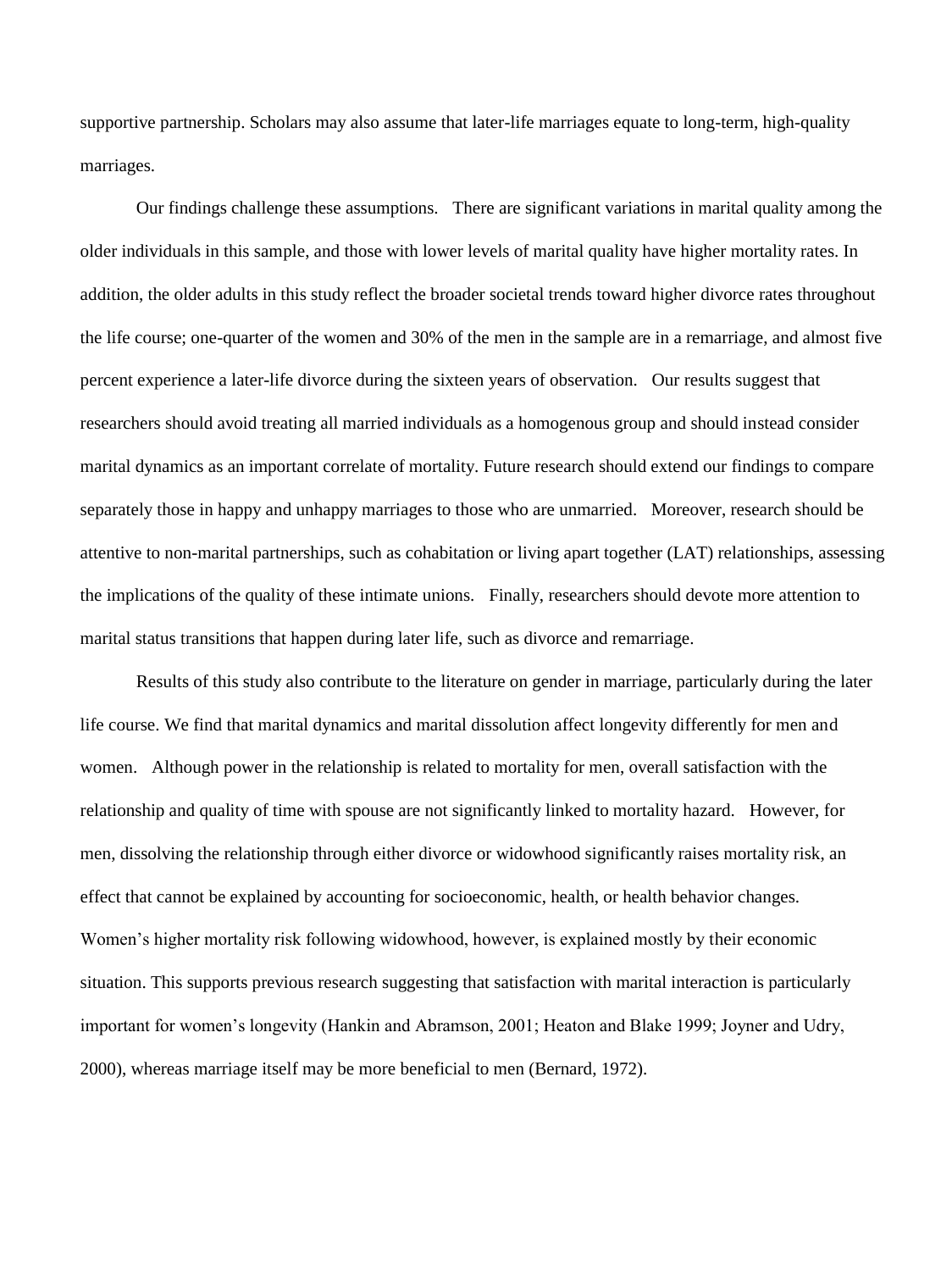Results point to several potential avenues for policy and practice. Policymakers should particularly note our finding that women who experience widowhood after age 50 have a heighted mortality risk due to declines in socioeconomic status. This suggests that income security policies may be particularly important for widowed women"s longevity. Further, recent governmental policies such as the Healthy Marriage Initiative seek to encourage formation and maintenance of marriages, particularly among low-income populations (Nock, 2005). The rationale for such policies rests in large part on research showing "marriage benefits" in terms of health and longevity. Our results suggest that encouraging the formation of marriages that are not of self-rated high-quality may be problematic for mortality, particularly for women. Results also suggest that interventions for those in unhappy marriages, such as marital counseling, may have beneficial impacts on mortality if such interventions are able to translate into improvements in marital quality. Finally, physicians and other health care professionals should note that there are tangible consequences of marital quality for mortality outcomes and potentially assess dynamics of marital relationships or interventions for those in unhappy relationships.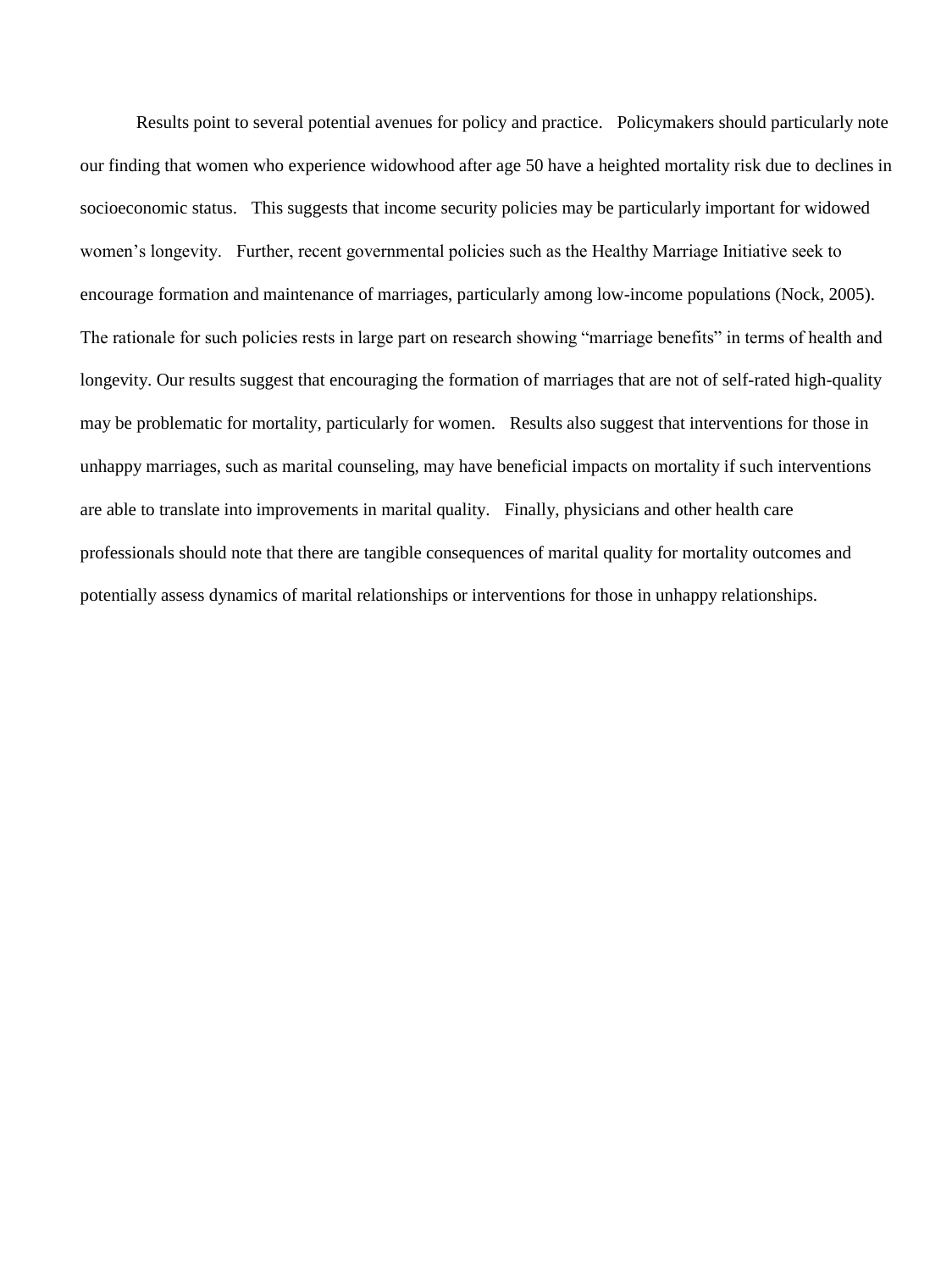#### **NOTES**

1 Those who are excluded due to missing data on the marital quality measures are significantly more likely to be smokers and problematic drinkers, less likely to have health insurance or have visited a doctor, have lower subjective health, and have higher activities of daily living (ADL) limitations and body mass index (BMI) at baseline, on average, than those who are not missing data on the marital quality questions. They are also more likely to die or become divorced over the course of observation. Those who are excluded from the sample due to nonresponse in all subsequent waves do not differ significantly from the analytic sample in terms of baseline marital quality; they are, however, less likely to smoke and have fewer children in contact, on average, at baseline (analysis not shown; results available upon request from authors).

Because of concerns that age and marital duration may be too highly collinear, we used OLS regression models in SAS statistical software to examine the variance inflation factor (VIF) for all variables in the full model. The VIF values are all below three, well within the acceptable range, suggesting that mulitcollinearity is not a problem in the multivariate analyses (DeMaris, 2004).

3 The full models for both the combined sample as well as for the separate samples of men and women are estimated. Then, a Chi-squared test with degrees of freedom being the difference in parameters between the combined sample and the two separate samples (DeMaris, 2004: 283) is conducted:

 $X^2 = -2 \log 2$  likelihood(*c*) – [ –2 log likelihood(*m*) + –2 log likelihood(*t*)] Where *c* represents the combined sample, *m* represents the male sample, and *f* represents the female sample. Models utilize the "survey logistic" command in SAS statistical software, which applies the survey weights and produces the estimated log-likelihood statistics. The test is statistically significant ( $\chi^2 = 116.875$ ; df = 25; p < 0.001), suggesting sufficient statistical evidence that the effects of the covariates differ for men and women (DeMaris, 2004).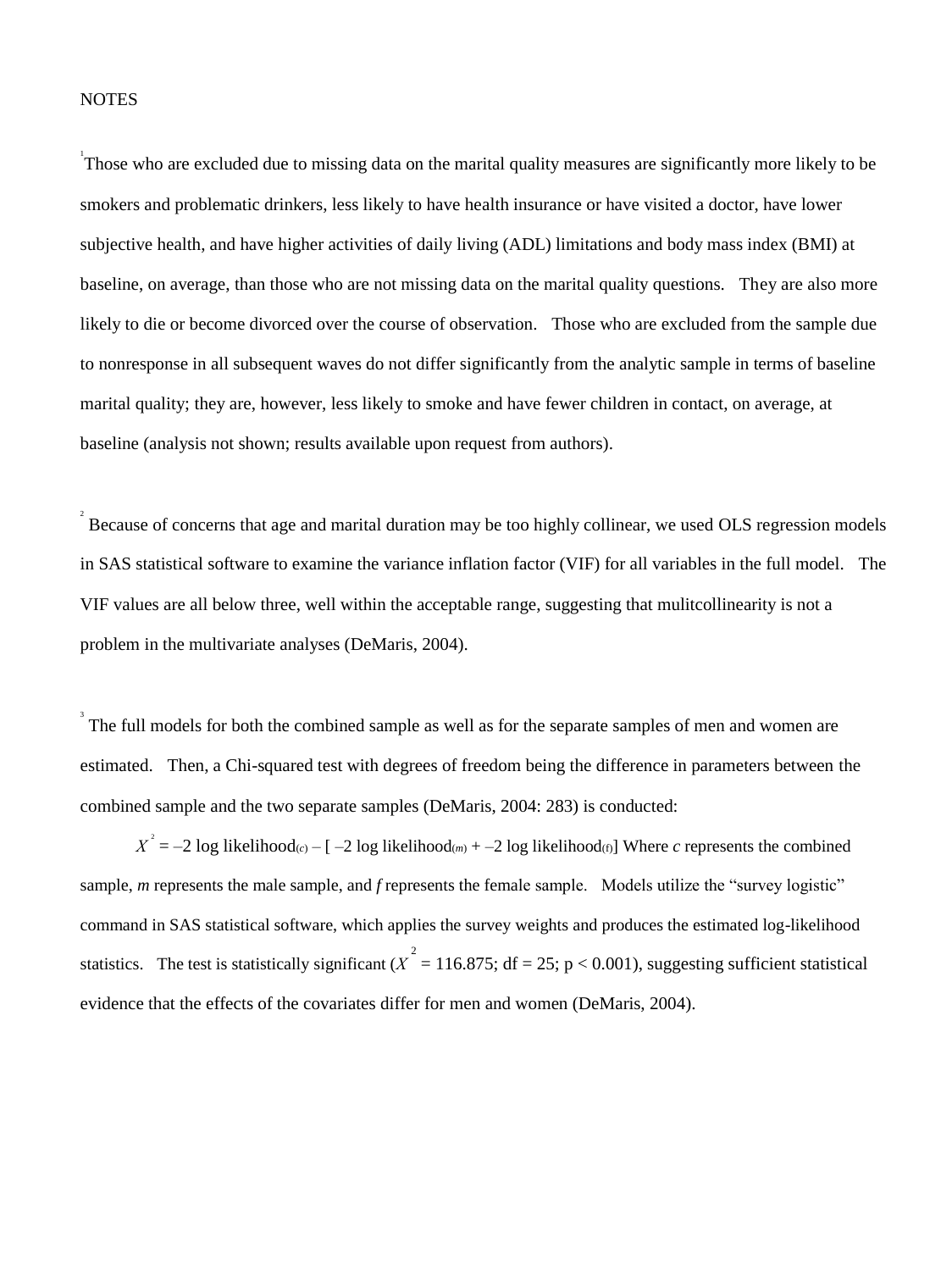#### **REFERENCES**

- Allison, Paul D. 1984. *Event History Analysis: Regression for Longitudinal Event Data.* Newbury Park, CA: Sage Publications, Inc.
- Allison, Paul D. 1999. "Comparing Logit and Probit Coefficients across Groups." *Sociological Methods & Research* 28: 186-208.
- Amato, Paul R. 2000. "The Consequences of Divorce for Adults and Children." *Journal of Marriage and the Family* 62: 1269-1287.

Bernard, Jessie. 1972. *The Future of Marriage*. New York, NY: World.

- Birditt, Kira and Toni C. Atonucci. 2008. "Life Sustaining Irritations? Relationship Quality and Mortality in the Context of Chronic Illness." *Social Science & Medicine* 67: 1291-1299.
- Bookwala, Jamila. 2005. "The Role of Marital Quality in Physical Health during the Mature Years." *Journal of Aging and Health* 17: 85-104.
- Brockmann, Hilke and Thomas Klein, T. 2004. "Love and Death in Germany: The Marital Biography and its Effect on Mortality." *Journal of Marriage and Family* 66: 567-581.
- Brown, J. Scott, Sarah O. Meadows, and Glen H. Elder, Jr. 2007. "Race-Ethnic Inequality and Psychological Distress: Depressive Symptoms from Adolescence to Young Adulthood." *Developmental Psychology* 43: 1295-1311.
- Brown, Stephanie L., Randolph M. Nesse, Amiram D. Vinokur, and Dylan M. Smith. 2003. "Providing Social Support May be More Beneficial than Receiving It: Results from a Prospective Study of Mortality." *Psychological Science* 14: 320–327.
- Carr, Deborah, James S. House, Ronald C. Kessler, Randolph M. Nesse, John Sonnega, and Camille Wortman. 2000. "Marital Quality and Psychological Adjustment to Widowhood among Older Adults: A Longitudinal Analysis." *Journal of Gerontology: Social Sciences*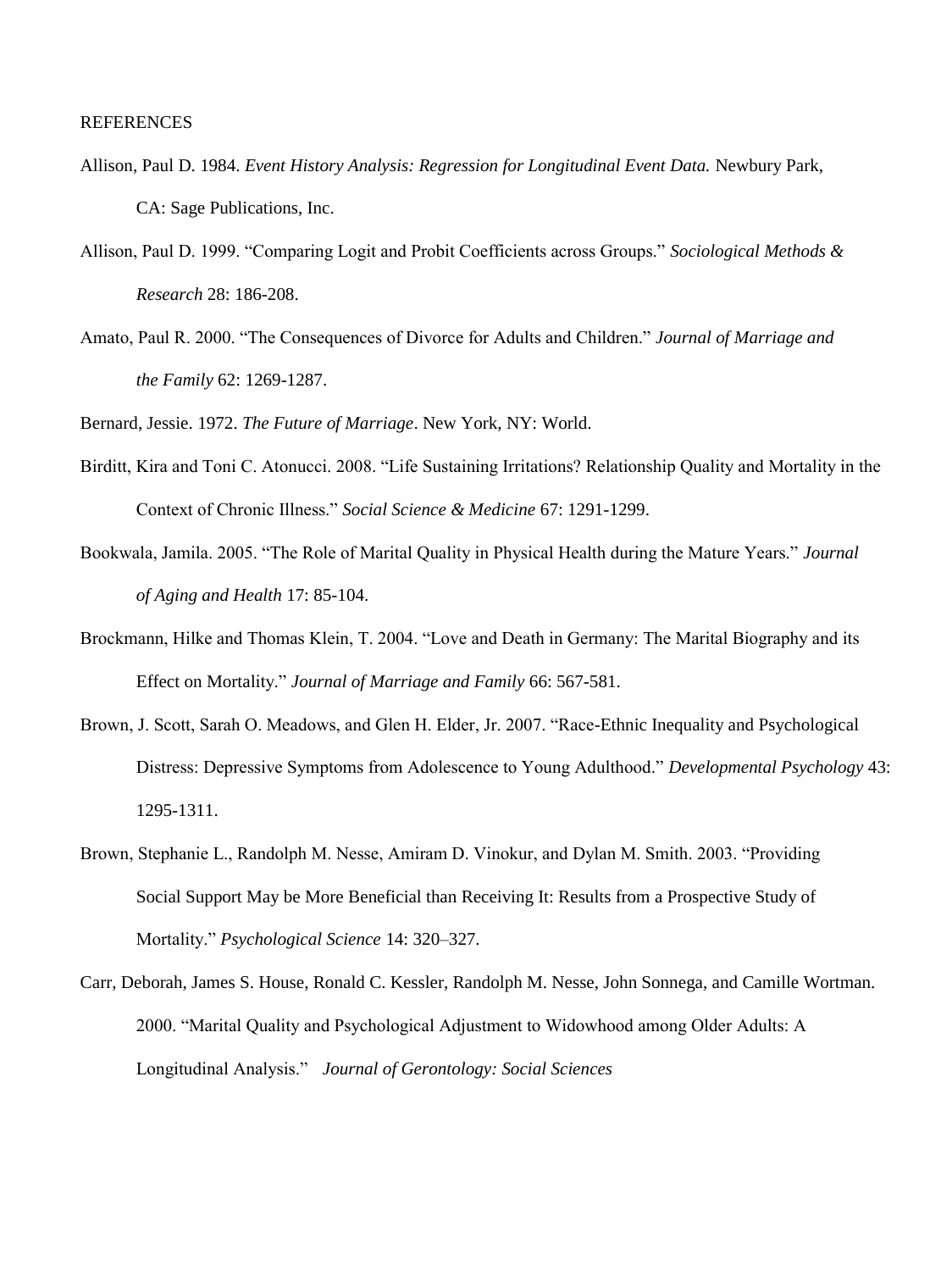55: S197-S207.

Coyne, James C., Michael J. Rohrbaugh, Varda Shoham, John S. Sonnega, John M. Nicklas, and James A. Cranford. 2001. "Prognostic Importance of Marital Quality for Survival of Congestive Heart Failure." *American Journal of Cardiology* 88(5): 526-529.

DeMaris, Alfred. 2004. *Regression with Social Data: Modeling Continuous and Limited Response Variables.* Hoboken, NJ: John Wiley and Sons, Inc. di Leonardo, Micaela. 1987. "The Female World of Cards and Holidays: Women, Families, and the Work of Kinship." *Signs* 12: 440-453. Dupre, Matthew E., Audrey N. Beck, and Sarah O. Meadows. 2009. "Marital Trajectories and Mortality among US Adults." *American Journal of Epidemiology*  170: 546-555. Eaker, Elaine D., Lisa M. Sullivan, Margaret Kelly-Hayes, Ralph B. D"Agostino, Sr., and Emelia J. Benjamin. 2007. "Marital Status, Marital Strain, and the Risk of Coronary Heart Disease or Total Mortality: The Framingham Offspring Study." *Psychosomatic Medicine*  69: 509–513.

- George, Linda K. and Scott M. Lynch. 2003. "Race Differences in Depressive Symptoms: A Dynamic Perspective on Stress Exposure and Vulnerability." *Journal of Health and Social Behavior* 44(3): 353-369.
- Hankin, Benjamin L. and Lyn Y. Abramson. 2001. "Development of Gender Differences in Depression: An Elaborated Cognitive Vulnerability-Transactional Stress Theory." *Psychological Bulletin* 127: 773-796.
- Hawkins, Daniel N. and Alan Booth. 2005. "Unhappily Ever After: Effects of Long-Term, Low-Quality Marriages on Well-Being." *Social Forces* 84(1): 445-465.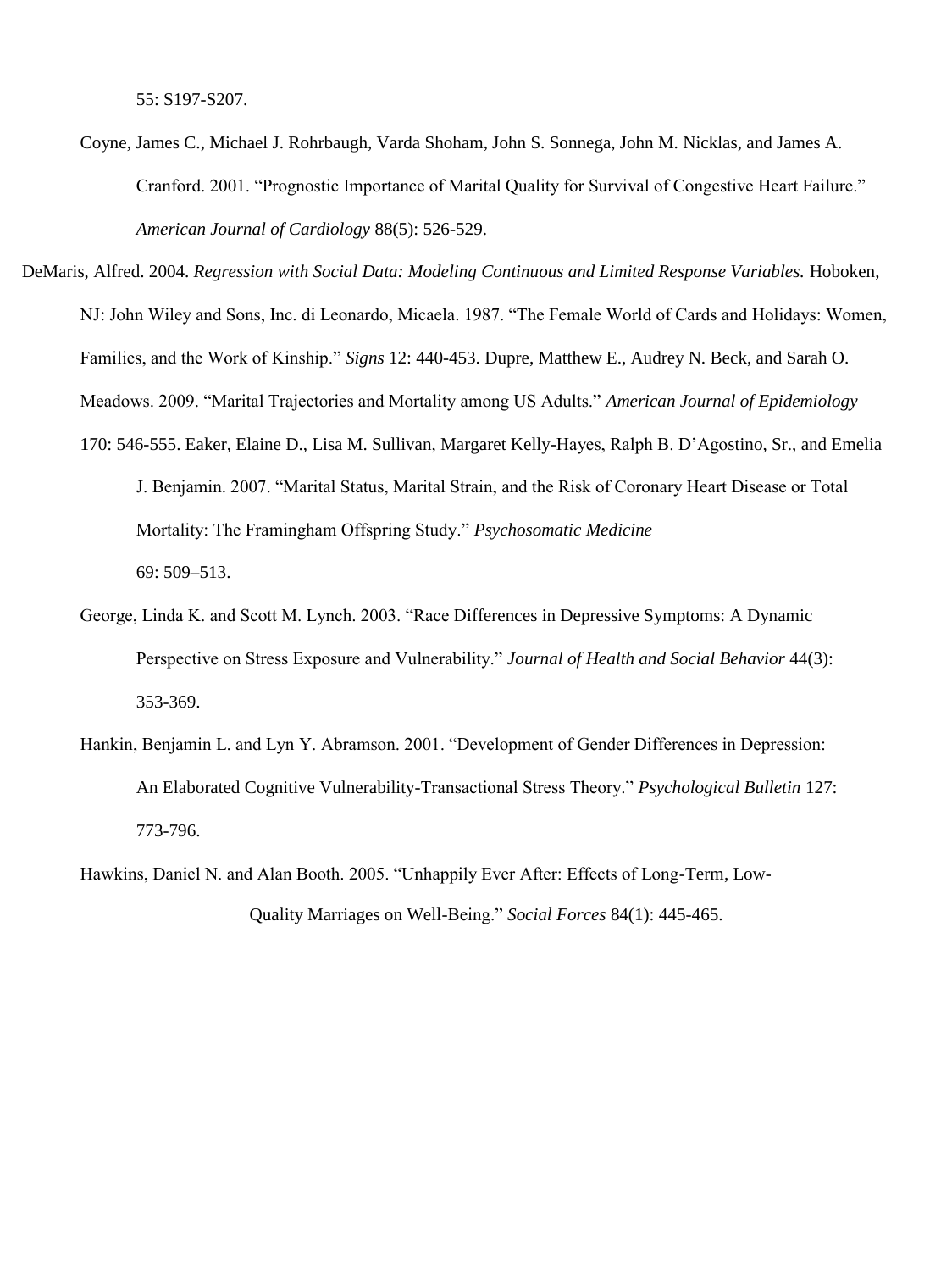- Heaton, Tim B. and Ashley M. Blake. 1999. "Gender Differences in Determinants of Marital Disruption." *Journal of Family Issues* 20(1): 25-45.
- Hemström, Örjan. 1996. "Is Marriage Dissolution Linked to Differences in Mortality Risks for Men and Women?" *Journal of Marriage and the Family* 58: 366-378.
- Heeringa, Steven G., and Judith H. Connor. 1995. *Technical Description of the Health and Retirement Survey Sample Design.* Ann Arbor, MI: Institute for Social Research, University of Michigan.
- Hibbard, Judith H., and Clyde R. Pope. 1993. "The Quality of Social Roles as Predictors of Morbidity and Mortality." *Social Science & Medicine* 36(3): 217-225.

Hochschild, Arlie Russell. 1989. *The Second Shift*. New York, NY: Penguin Books.

- Hughes, Mary Elizabeth and Linda J. Waite. 2009. "Marital Biography and Health at Mid-Life." *Journal of Health & Social Behavior* 50: 344-358.
- Johnson, David R., Lynn K. White, John N. Edwards, and Alan Booth. 1986. "Dimensions of Marital Quality: Toward Methodological and Conceptual Refinement." *Journal of Family Issues* 7: 31-49.
- Johnson, Norman J., Eric Backlund, Paul D. Sorlie, and Catherine A. Loveless. 2000. "Marital Status and Mortality: The National Longitudinal Mortality Study." *Annals of Epidemiology* 10(4): 224-238.
- Joyner, Kara and J. Richard Udry. 2000. "You Don"t Bring Me Anything but Down: Adolescent Romance and Depression." *Journal of Health and Social Behavior* 41: 369-391.
- Kaufman, Gayle and Hiromi Taniguchi. 2006. "Gender and Marital Happiness in Later Life." *Journal of Family Issues* 27: 735–757.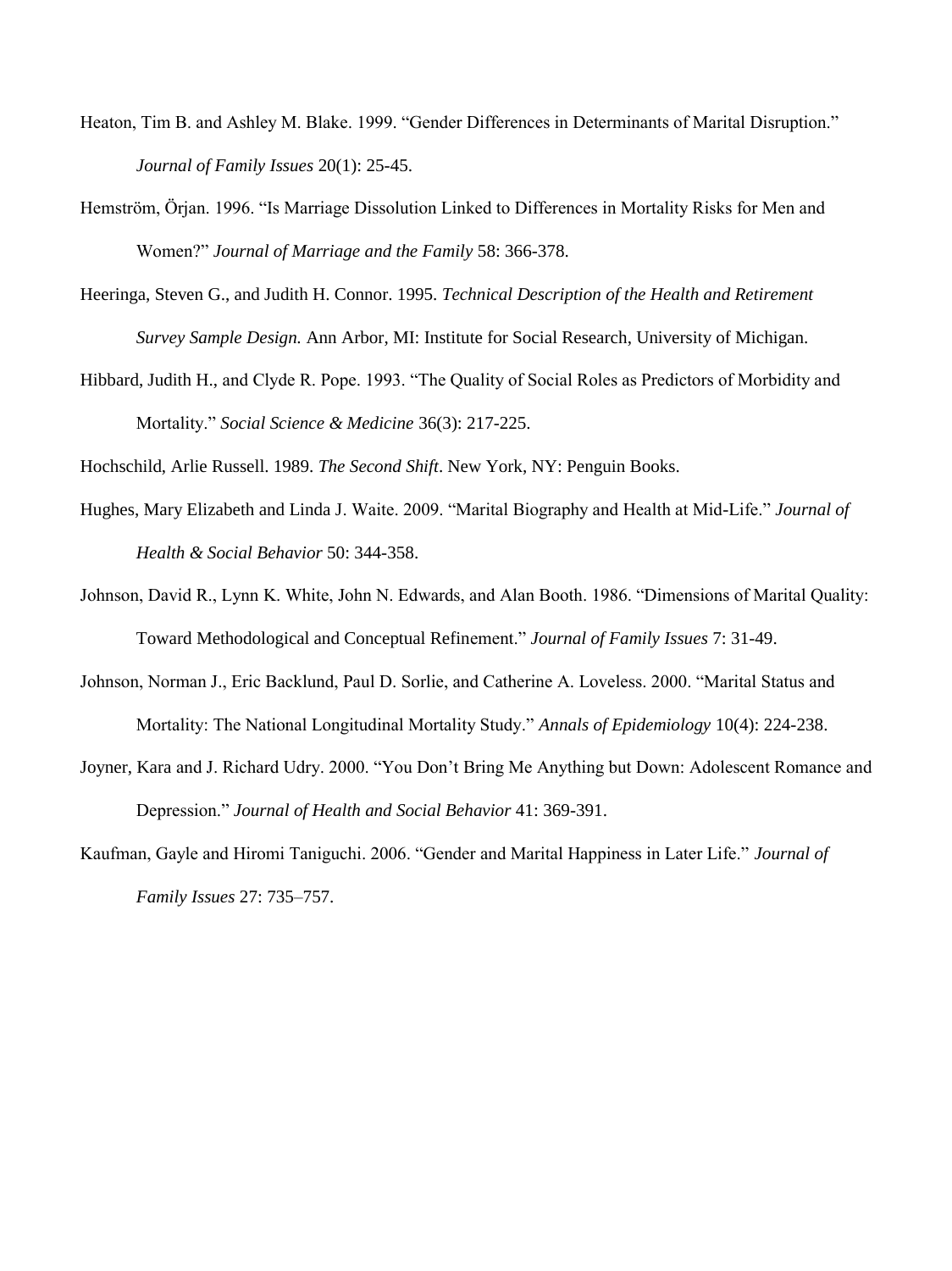Kiecolt-Glaser, Janice K., Lynanne McGuire, Theodore F. Robles, and Ronald Glaser. 2002. "Emotions, Morbidity, and Mortality: New Perspectives from Psychoneuroimmunology." *Annual Review of Psychology* 53: 83-107.

Komter, Aafke. 1989. "Hidden Power in Marriage." *Gender & Society* 3: 187-216.

Krueger, Patrick M. 2009. "Invited Commentary: Toward a More Comprehensive Social Epidemiology of Marital Trajectories and Mortality." *American Journal of Epidemiology* 

170: 556-558. Kulik, Liat. 2002. "Marital Equality and the Quality of Long-Term Marriage in Later Life." *Ageing & Society* 22: 459–481. Lamb, Kathleen A., Gary R. Lee, and Alfred DeMaris. 2003. "Union Formation and Depression: Selection and Relationship Effects." *Journal of Marriage and Family* 65: 953-962. LaPierre, Tracey A. 2009. "Marital Status and Depressive Symptoms over Time: Age and

Gender Variations." *Family Relations* 58: 404-416. Lazarus, Richard S. 2000. "Toward Better Research on Stress and Coping." *American Psychologist*

55: 665-673.

- Lillard, Lee A. and Constantijn W. A. Panis. 1998. "Panel Attrition from the Panel Study of Income Dynamics: Household Income, Marital Status, and Mortality." *The Journal of Human Resources* 33: 437-457.
- Lillard, Lee A. and Linda J. Waite. 1995. ""Til Death Do Us Part: Marital Disruption and Mortality." *American Journal of Sociology* 100: 1131-1156. Manzoli, Lamberto, Paolo Villari, Giovanni M. Pirone, and Antonio Boccia. 2007. "Marital Status and Mortality in the Elderly: A Systematic Review and Meta-Analysis." *Social Science & Medicine* 64(1): 77-94.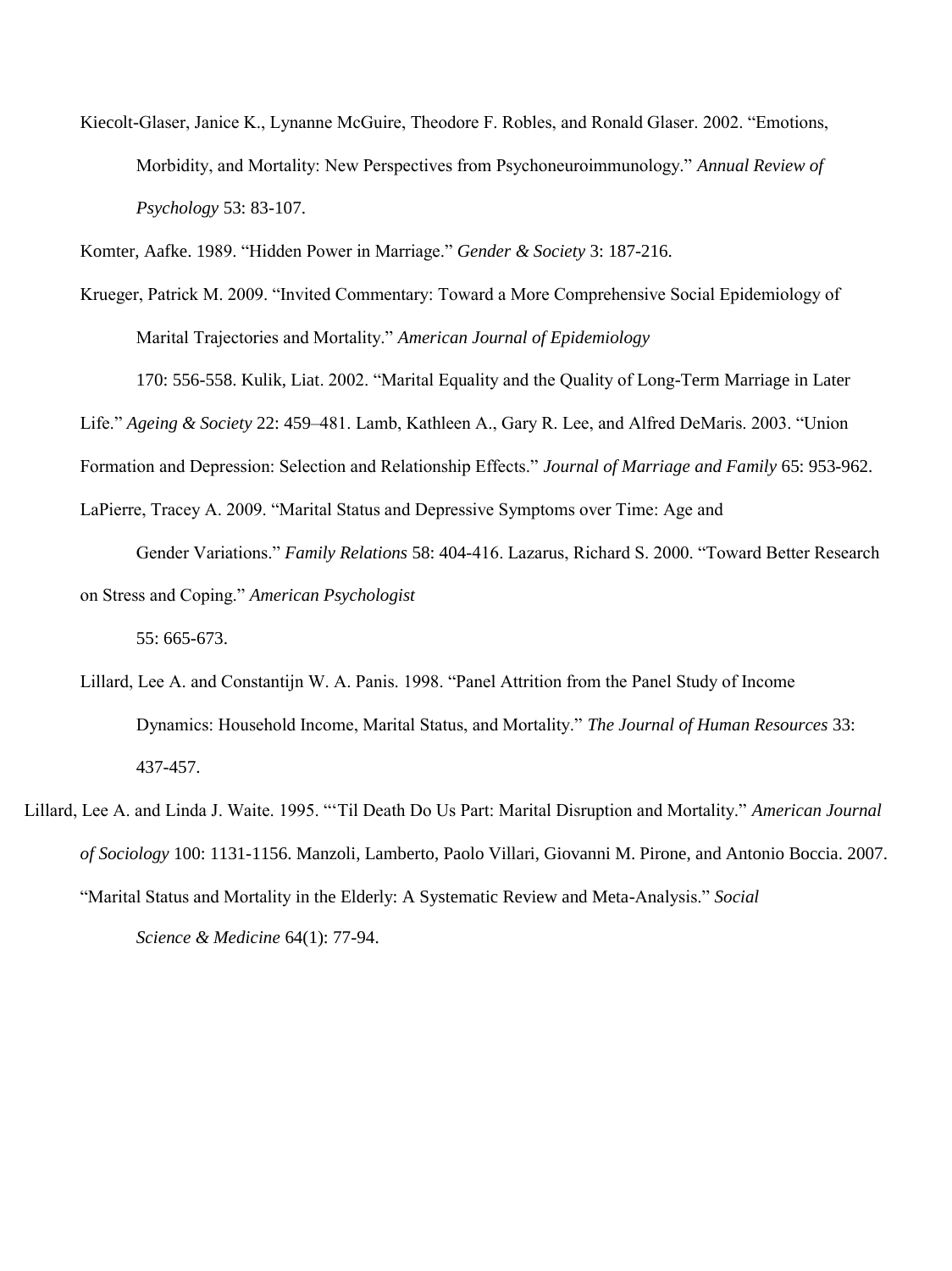- Marcotte, Diane, Michel Alain, and Marie-Josee Gosselin. 1999. "Gender Differences in Adolescent Depression: Gender-Typed Characteristics or Problem Solving Skills Deficits?" *Sex Roles* 41: 31–48.
- Meadows, Sarah O., J. Scott Brown, and Glen H. Elder, Jr. 2006. "Depressive Symptoms, Stress, and Support: Gendered Trajectories from Adolescence to Young Adulthood." *Journal of Youth and Adolescence* 35: 93-103.
- Murberg, Terje A. 2004. "Long-Term Effect of Social Relationships on Mortality in Patients with Congestive Heart Failure." *International Journal of Psychiatry in Medicine* 34: 207

217. Murberg, Terje A. and Edvin Bru. 2001. "Social Relationships and Mortality in Patients with Congestive Heart Failure." *Journal of Psychosomatic Research* 51: 521-527.

Nilsson, Peter M., Jan-Åke Nilsson, Per-Olof Östergren, and Göran Berglund. 2005. "Social Mobility, Marital Status, and Mortality Risk in an Adult Life Course Perspective: The Malmo Preventive Project." *Scandinavian Journal of Public Health* 33(6): 412.

Nock, Steven L. 2005. "Marriage as a Public Issue." *The Future of Children* 15: 13-32. Preston,

Samuel H. and Paul Taubman. 1994. "Socioeconomic Differences in Adult Mortality and Health

Status." Pp. 279–318 in *Demography of Aging*, edited by L. G. Martin and S.

H. Preston. Washington, DC: National Academy Press. Ren, Xinhua Steve. 1997. "Marital Status and Quality of Relationships: The Impact on Health Perception." *Social Science & Medicine* 44: 241-249.

Rohrbaugh, Michael J., Varda Shoham, and James C. Coyne. 2006. "Effect of Marital Quality on Eight-Year

Survival of Patients with Heart Failure." *The American Journal of Cardiology* 

98: 1069-1072.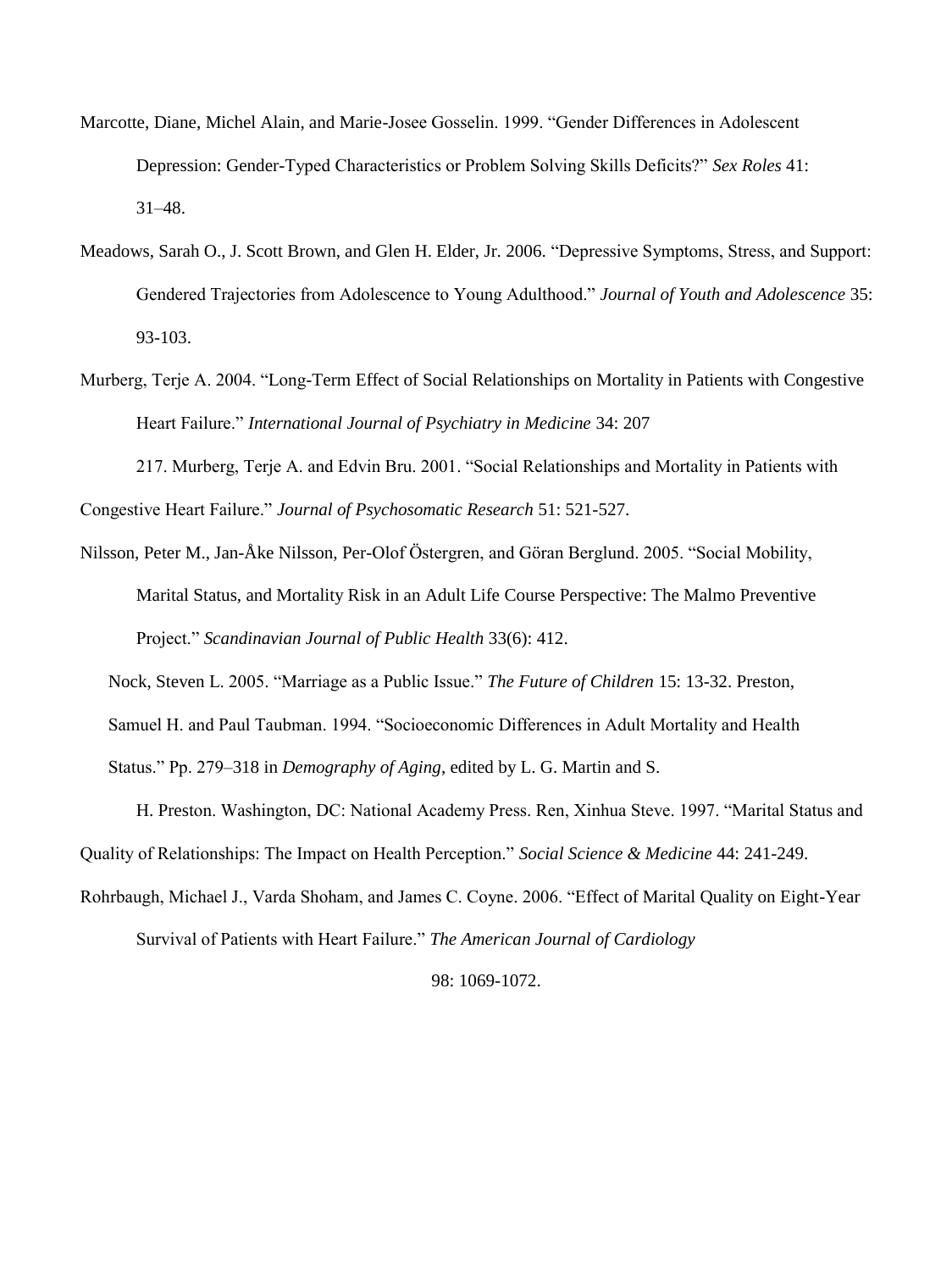- Schaefer, Catherine, Charles P. Quesenberry, Jr., and Soora Wi. 1995. "Mortality Following Conjugal Bereavement and the Effects of a Shared Environment." *American Journal of Epidemiology* 141: 1142-1152.
- Simmons, Roberta G., Richard Burgeson, Steven Carlton-Ford, and Dale A. Blyth. 1987. "The Impact of Cumulative Change in Early Adolescence." *Child Development* 58: 1220– 1234.
- Smith, Ken R. and Norman J. Waitzman. 1994. "Double Jeopardy: Interaction Effects of Marital and Poverty Status on the Risk of Mortality." *Demography* 31: 487-507.

StataCorp. 2007. *Stata Statistical Software: Release 10*. College Station, TX: StataCorp LP.

- Tower, Roni Beth, Stanislav V. Kasl, and Amy S. Darefsky. 2002. "Types of Marital Closeness and Mortality Risk in Older Couples." *Psychosomatic Medicine* 64: 644-659.
- Trovato, Frank and Gloria Lauris. 1989. "Marital Status and Mortality in Canada: 1951-1981." *Journal of Marriage and the Family* 51: 907-922.
- Tucker, Joan S., Howard S. Friedman, Deborah L. Wingard, and Joseph E. Schwartz. 1996. "Marital History at Midlife as a Predictor of Longevity: Alternative Explanations to the Protective Effect of Marriage." *Health Psychology* 15: 94-101.
- Umberson, Debra, Robert Crosnoe, and Corrine Reczek. 2010. "Social Relationships and Health Behavior Across the Life Course." *Annual Review of Sociology* 36: 139-157.
- Umberson, Debra and Jennifer Karas Montez. 2010. "Social Relationships and Health: A Flashpoint for Health Policy." *Journal of Health and Social Behavior* 51: 54-66.
- Umberson, Debra, Kristi Williams, Daniel A. Powers, Meichu D. Chen, and Anna M. Campbell. 2005. "As Good as it Gets? A Life Course Perspective on Marital Quality." *Social Forces* 84: 487-505.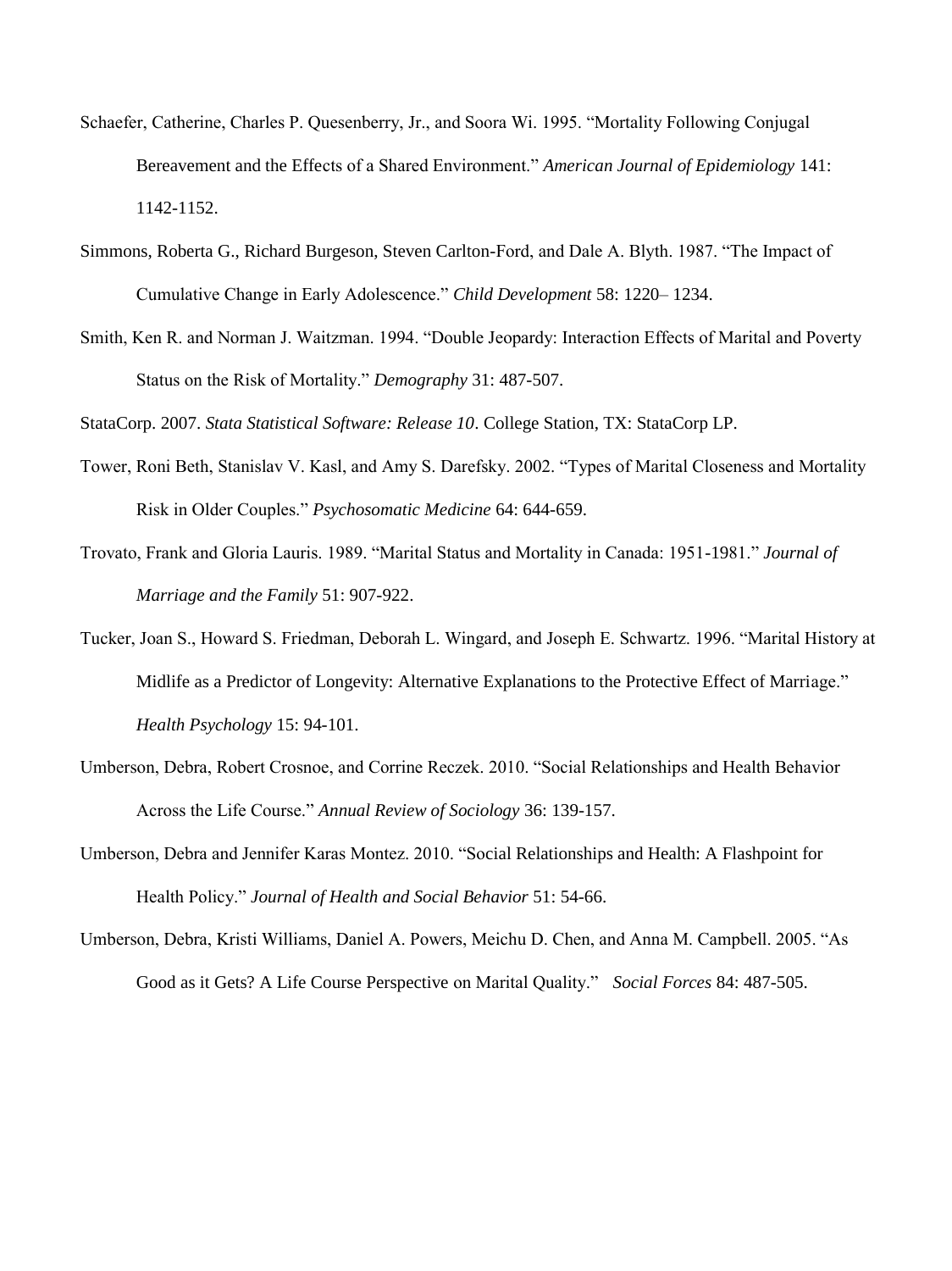- Umberson, Debra, Kristi Williams, Daniel A. Powers, Hui Liu, and Belinda Needham. 2006. "You Make Me Sick: Marital Quality and Health over the Life Course." *Journal of Health and Social Behavior*  47: 1-16.
- Waite, Linda J., & Maggie Gallagher. 2000. *The Case for Marriage: Why Married People are Happier, Healthier, and Better Off Financially*. New York, NY: Broadway Books.
- Wickrama, K. A. S., Frederick O. Lorenz, Rand D. Conger, and Glen H. Elder, Jr. 1997. "Marital Quality and Physical Illness: A Latent Growth Curve Analysis." *Journal of Marriage and the Family* 59: 143-155. Yamaguchi, Kazuo. 1991. *Event History Analysis*. Newbury Park, CA: Sage Publications, Inc. Zipp, John F., Ariane Prohaska, and Michelle Bemiller. 2004. "Wives, Husbands, and Hidden Power in Marriage." *Journal of Family Issues* 25: 933-958.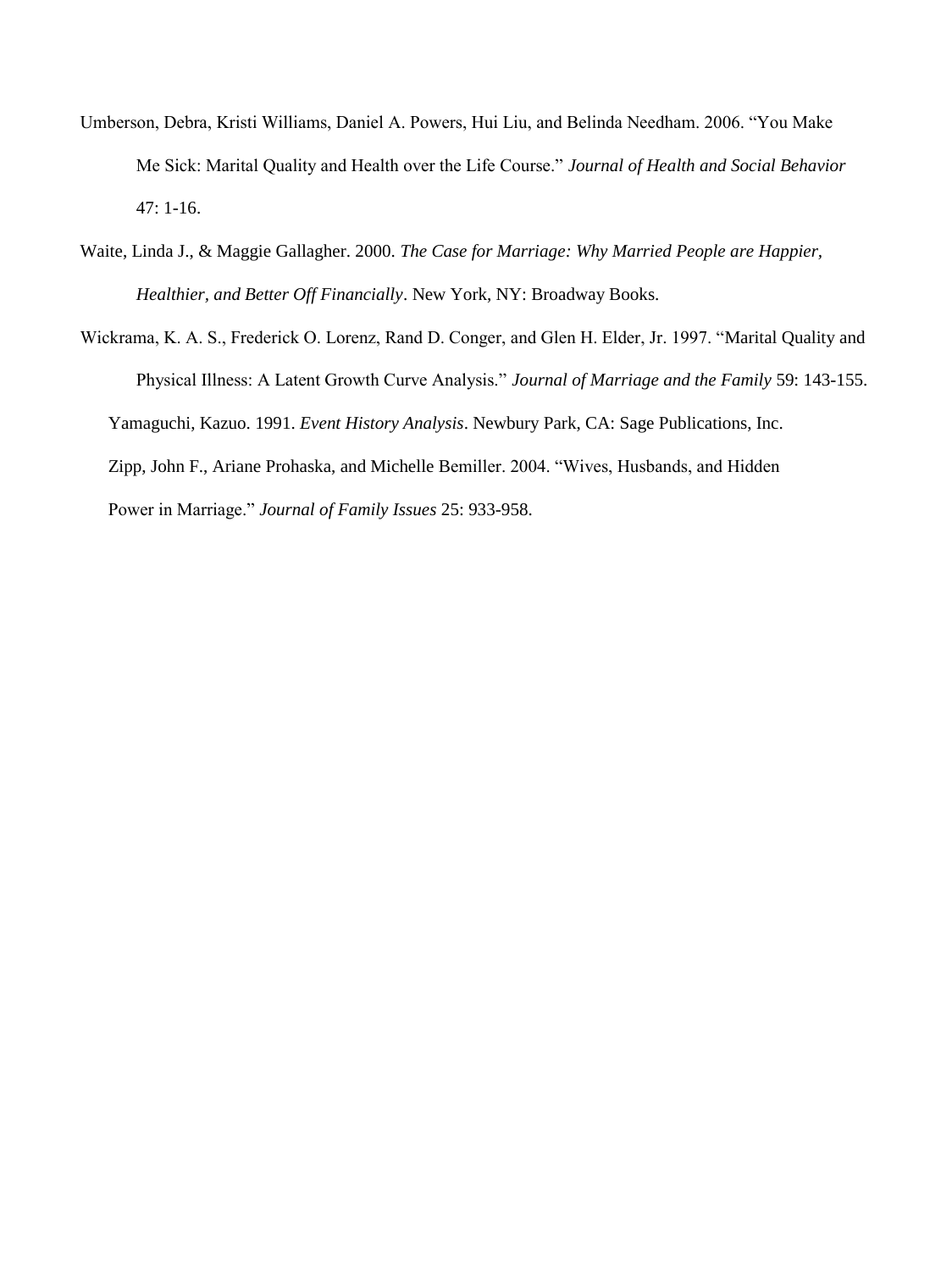**Table 1. Weighted Means and Standard Errors of All Variables, by Gender** 

Significant gender difference: \*p < 0.05 \*\*p < 0.01 \*\*\*p < 0.001 Note: Means for all time-vary independent variables (with exception of marital status outcomes)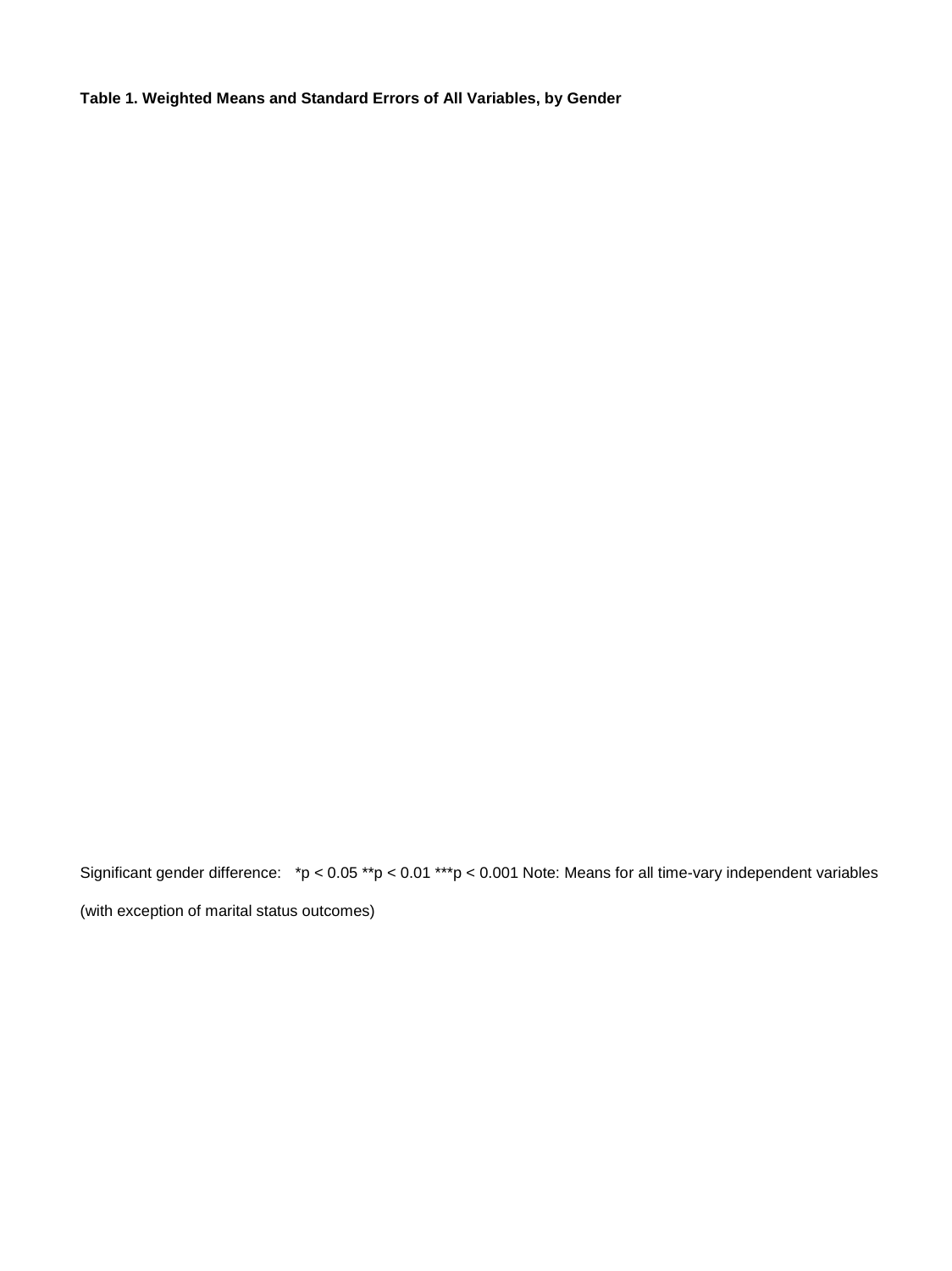#### **Table 2. Discrete-Time Event History Models for Mortality by Gender, Net of Marital Quality and Marital Dissolution**

Hazard Hazard Hazard Hazard Hazard Hazard

n=7,388 \*p < 0.05 \*\*p < 0.01 \*\*\*p < 0.001 a Reference category is continuously married. Reference  $b$ Reference category is non-Latino White. Note: Analysis uses HRS survey weights to correct for complex sampling design.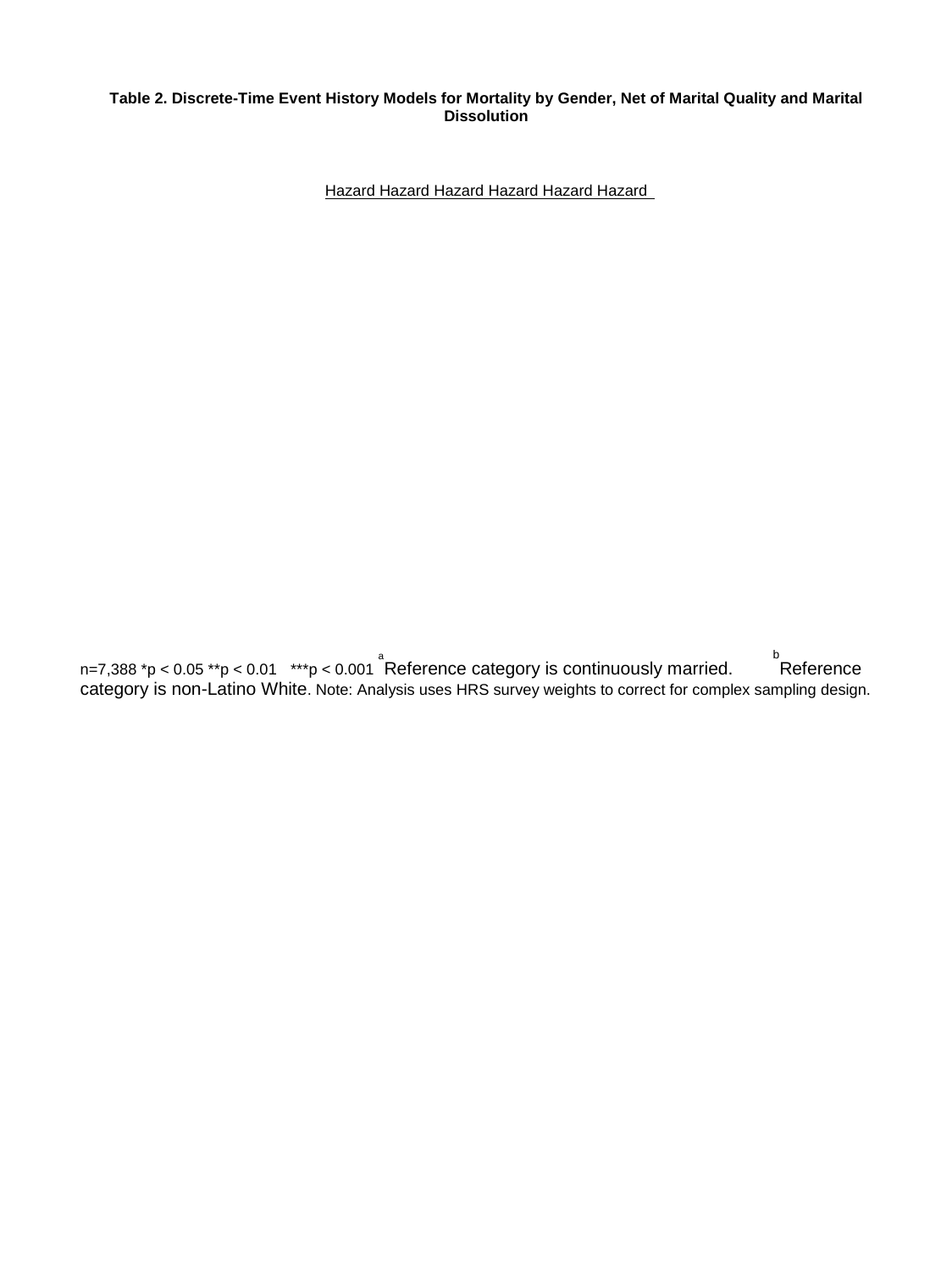**Table 3. Discrete-Time Event History Models Predicting Mortality Hazard for Women** 

n=7,388 \*p < 0.05 \*\*p < 0.01 \*\*\*p < 0.001 <sup>\*</sup>Reference category is continuously married. black freference category is non-Latino White. Note: Analysis uses HRS survey weights to correct for complex sampling design.